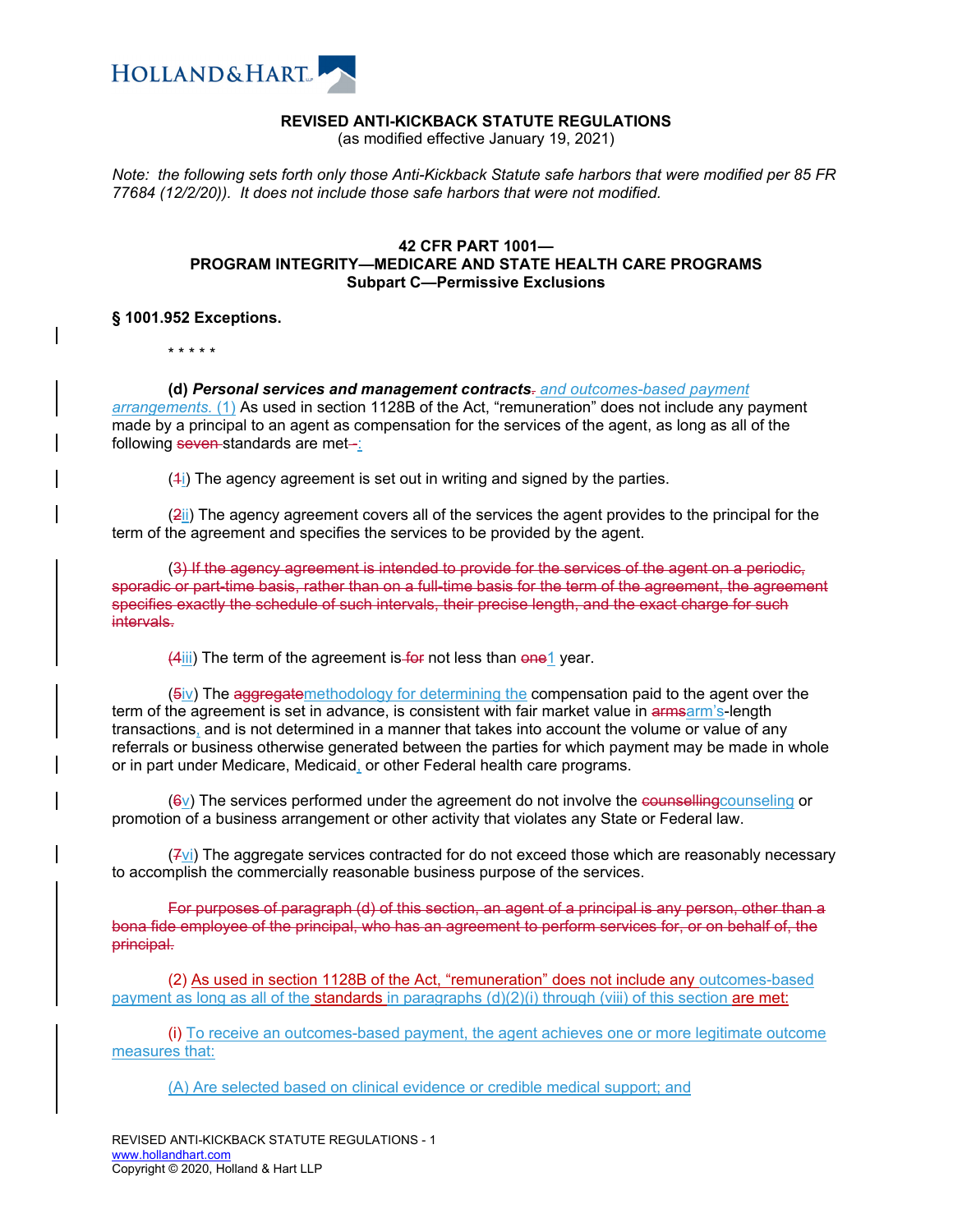

(B) Have benchmarks that are used to quantify:

(1) Improvements in, or the maintenance of improvements in, the quality of patient care;

(2) A material reduction in costs to or growth in expenditures of payors while maintaining or improving quality of care for patients; or

(3) Both.

(ii) The methodology for determining the aggregate compensation (including any outcomes-based payments) paid between or among the parties over the term of the agreement is: set in advance; commercially reasonable; consistent with fair market value; and not determined in a manner that directly takes into account the volume or value of any referrals or business otherwise generated between the parties for which payment may be made in whole or in part by a Federal health care program.

(iii) The agreement between the parties is set out in writing and signed by the parties in advance of, or contemporaneous with, the commencement of the terms of the outcomes-based payment arrangement. The writing states at a minimum: a general description of the services to be performed by the parties for the term of the agreement; the outcome measure(s) the agent must achieve to receive an outcomes-based payment; the clinical evidence or credible medical support relied upon by the parties to select the outcome measure(s); and the schedule for the parties to regularly monitor and assess the outcome measure(s).

(iv) The agreement neither limits any party's ability to make decisions in their patients' best interest nor induces any party to reduce or limit medically necessary items or services.

(v) The term of the agreement is not less than 1 year.

(vi) The services performed under the agreement do not involve the counseling or promotion of a business arrangement or other activity that violates any State or Federal law.

(vii) For each outcome measure under the agreement, the parties:

(A) Regularly monitor and assess the agent's performance, including the impact of the outcomesbased payment arrangement on patient quality of care; and

(B) Periodically assess, and as necessary revise, benchmarks and remuneration under the arrangement to ensure that the remuneration is consistent with fair market value in an arm's length transaction as required by paragraph (d)(2)(ii) of this section during the term of the agreement.

(viii) The principal has policies and procedures to promptly address and correct identified material performance failures or material deficiencies in quality of care resulting from the outcomes-based payment arrangement.

(3) For purposes of this paragraph (d):

(i) An agent of a principal is any person other than a bona fide employee of the principal who has an agreement to perform services for or on behalf of the principal.

(ii) Outcomes-based payments are limited to payments between or among a principal and an agent that:

(A) Reward the agent for successfully achieving an outcome measure described in paragraph (d)(2)(i) of this section; or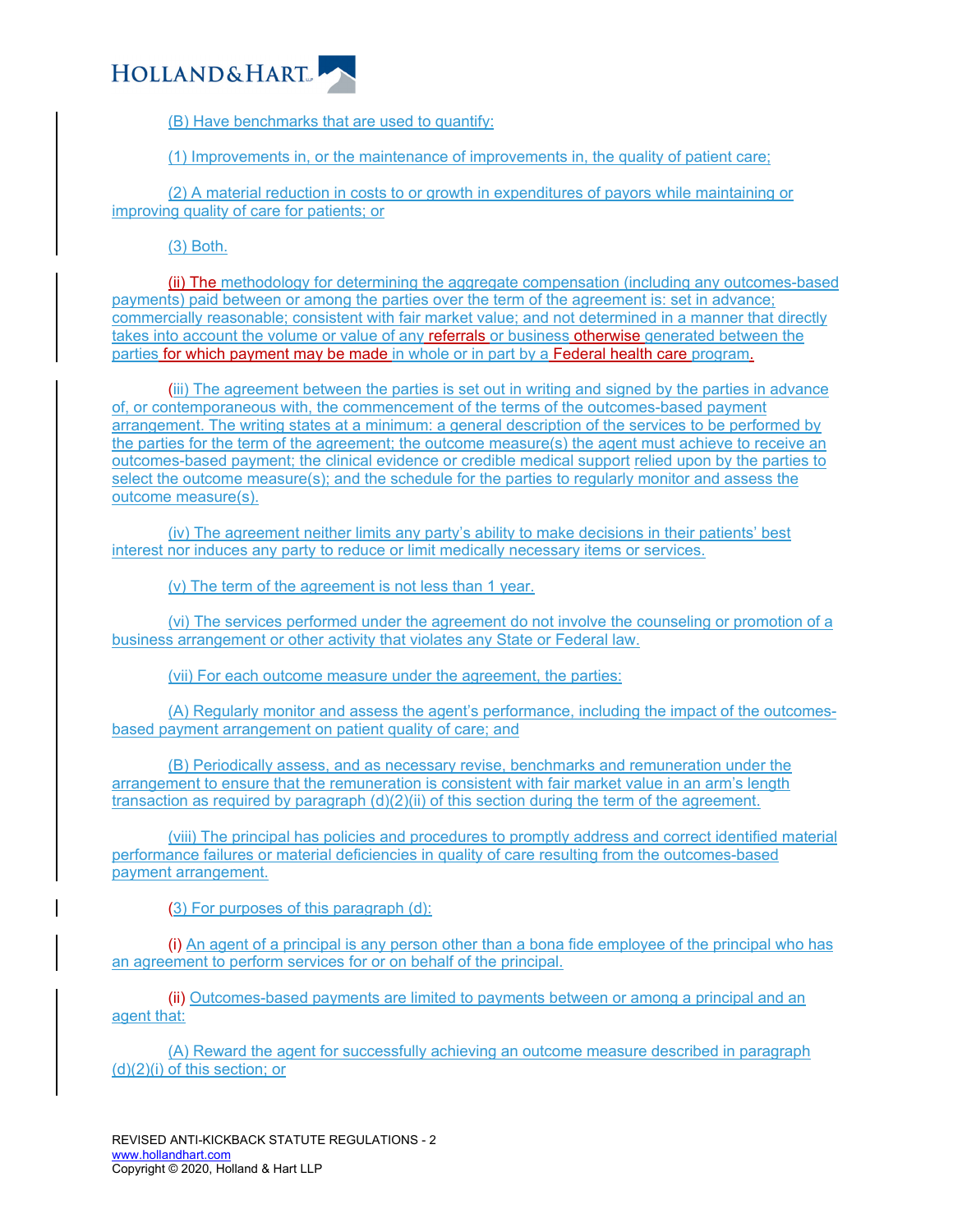

(B) Recoup from or reduce payment to an agent for failure to achieve an outcome measure described in paragraph (d)(2)(i) of this section.

(iii) Outcomes-based payments exclude any payments:

(A) Made directly or indirectly by the following entities:

(1) A pharmaceutical manufacturer, distributor, or wholesaler;

(2) A pharmacy benefit manager;

(3) A laboratory company;

(4) A pharmacy that primarily compounds drugs or primarily dispenses compounded drugs;

(5) A manufacturer of a device or medical supply as defined in paragraph (ee)(14)(iv) of this section;

(6) A medical device distributor or wholesaler that is not otherwise a manufacturer of a device or medical supply, as defined in paragraph (ee)(14)(iv) of this section; or

(7) An entity or individual that sells or rents durable medical equipment, prosthetics, orthotics, or supplies covered by a Federal health care program (other than a pharmacy or a physician, provider, or other entity that primarily furnishes services); or

(B) Related solely to the achievement of internal cost savings for the principal; or

(C) Based solely on patient satisfaction or patient convenience measures.

\* \* \* \* \*

**(g)** *Warranties***.** As used in section 1128B of the Act, "remuneration" does not include any payment or exchange of anything of value under a warranty provided by a manufacturer or supplier of an itemone or more items and services (provided the warranty covers at least one item) to the buyer (such as a health care provider or beneficiary) of the itemitems and services, as long as the buyer complies with all of the following standards in paragraphs (g)(1) and  $\left(\frac{q}{2}\right)$  of this section and the manufacturer or supplier complies with all of the following standards in paragraphs (g)(3) and through (g)(46) of this section-:

(1) The buyer (unless the buyer is a Federal health care program beneficiary) must fully and accurately report any price reduction of thean item or service (including a free item or service), which that was obtained as part of the warranty<sub>r</sub> in the applicable cost reporting mechanism or claim for payment filed with the Department or a State agency.

(2) The buyer must provide, upon request by the Secretary or a State agency, information provided by the manufacturer or supplier as specified in paragraph (g)(3) of this section.

(3) The manufacturer or supplier must comply with either of the following two-standards-:

(i) The manufacturer or supplier must fully and accurately report  $\frac{1}{2}$  the any price reduction of  $\frac{1}{2}$  thean item or service (including a free item), which wasfree items and services) that the buyer obtained as part of the warranty<sub>r</sub> on the invoice or statement submitted to the buyer<sub>r</sub> and inform the buyer of its obligations under paragraphs  $(aq)(1)$  and  $(aq)(2)$  of this section.

(ii) WhereWhen the amount of theany price reduction is not known at the time of sale, the manufacturer or supplier must fully and accurately report the existence of a warranty on the invoice or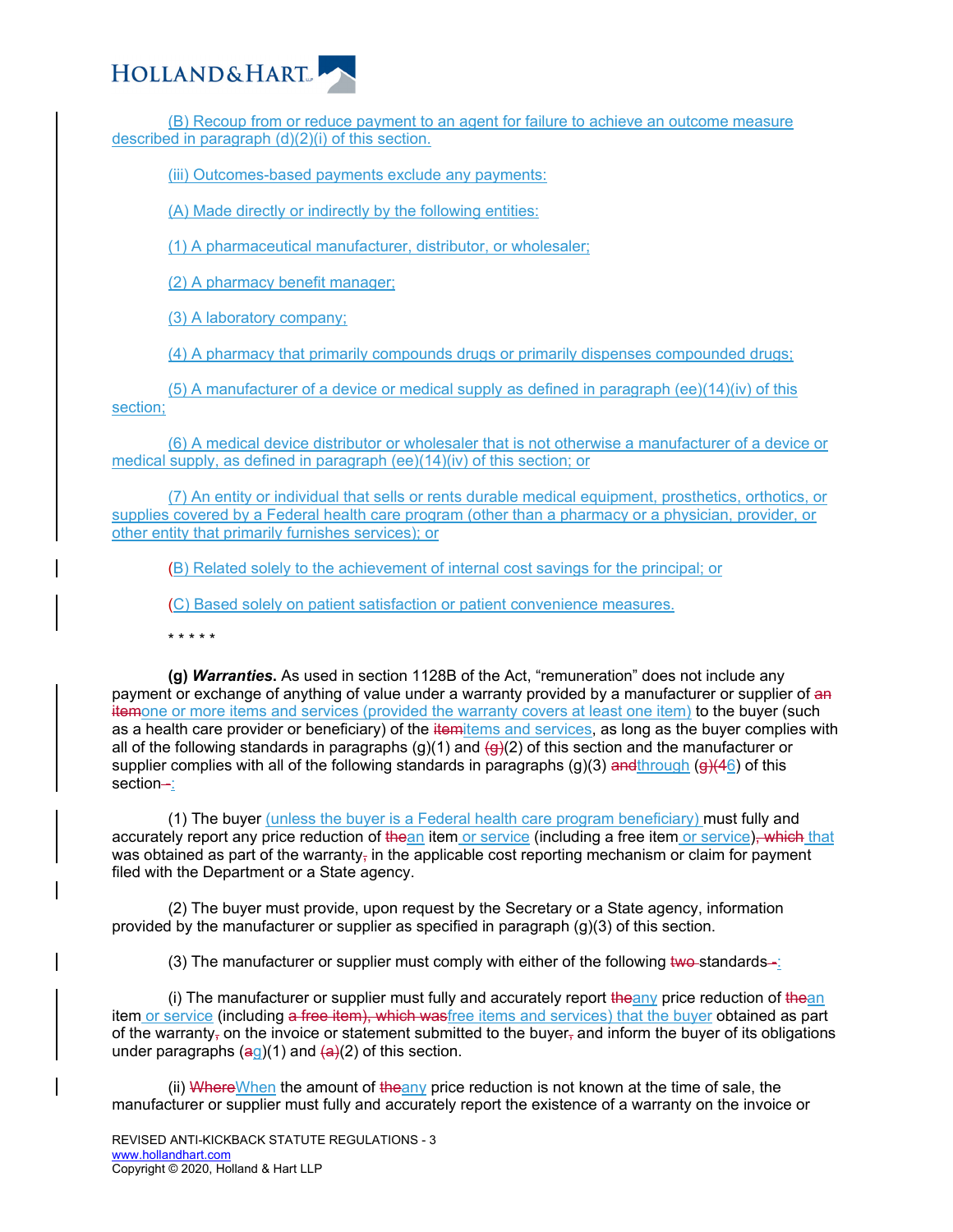

statement, inform the buyer of its obligations under paragraphs  $(g)(1)$  and  $(g)(2)$  of this section, and, when theany price reduction becomes known, provide the buyer with documentation of the calculation of the price reduction resulting from the warranty.

(4) The manufacturer or supplier must not pay any remuneration to any individual (other than a beneficiary) or entity for any medical, surgical, or hospital expense incurred by a beneficiary other than for the cost of the item itself-items and services subject to the warranty.

(5) If a manufacturer or supplier offers a warranty for more than one item or one or more items and related services, the federally reimbursable items and services subject to the warranty must be reimbursed by the same Federal health care program and in the same Federal health care program payment.

(6) The manufacturer or supplier must not condition a warranty on a buyer's exclusive use of, or a minimum purchase of, any of the manufacturer's or supplier's items or services.

(7) For purposes of this paragraph (g), the term warranty means:

(i) Any written affirmation of fact or written promise made in connection with the sale of an item or bundle of items, or services in combination with one or more related items, by a manufacturer or supplier to a buyer, which affirmation of fact or written promise relates to the nature of the quality of workmanship and affirms or promises that such quality or workmanship is defect free or will meet a specified level of performance over a specified period of time;

(ii) Any undertaking in writing in connection with the sale by a manufacturer or supplier of an item or bundle of items, or services in combination with one or more related items, to refund, repair, replace, or take other remedial action with respect to such item or bundle of items in the event that such item or bundle of items, or services in combination with one or more related items, fails to meet the specifications set forth in the undertaking which written affirmation, promise, or undertaking becomes part of the basis of the bargain between a seller and a buyer for purposes other than resell of such item or bundle of items; or

(iii) A manufacturer's or supplier's agreement to replace another manufacturer's or supplier's defective item or bundle of items (which is covered by an agreement made in accordance with this paragraph (g)), on terms equal to the agreement that it replaces.

\* \* \* \* \*

**(y)** *Electronic health records items and services.* As used in section 1128B of the Act, "remuneration" does not include nonmonetary remuneration (consisting of items and services in the form of software or information technology and training services, including cybersecurity software and services) necessary and used predominantly to create, maintain, transmit, or receive, or protect electronic health records, if all of the following conditions in paragraphs  $(y)(1)$  through (13) of this section are met:

(1) The items and services are provided to an individual or entity engaged in the delivery of health care  $by -$ :

(i) An individual or entity, other than a laboratory company, that provides:

(A) Provides services covered by a Federal health care program and submits claims or requests for payment, either directly or through reassignment, to the Federal health care program; or

(B) Is comprised of the types of individuals or entities in paragraph  $(y)(1)(i)(A)$  of this section; or

(ii) A health plan.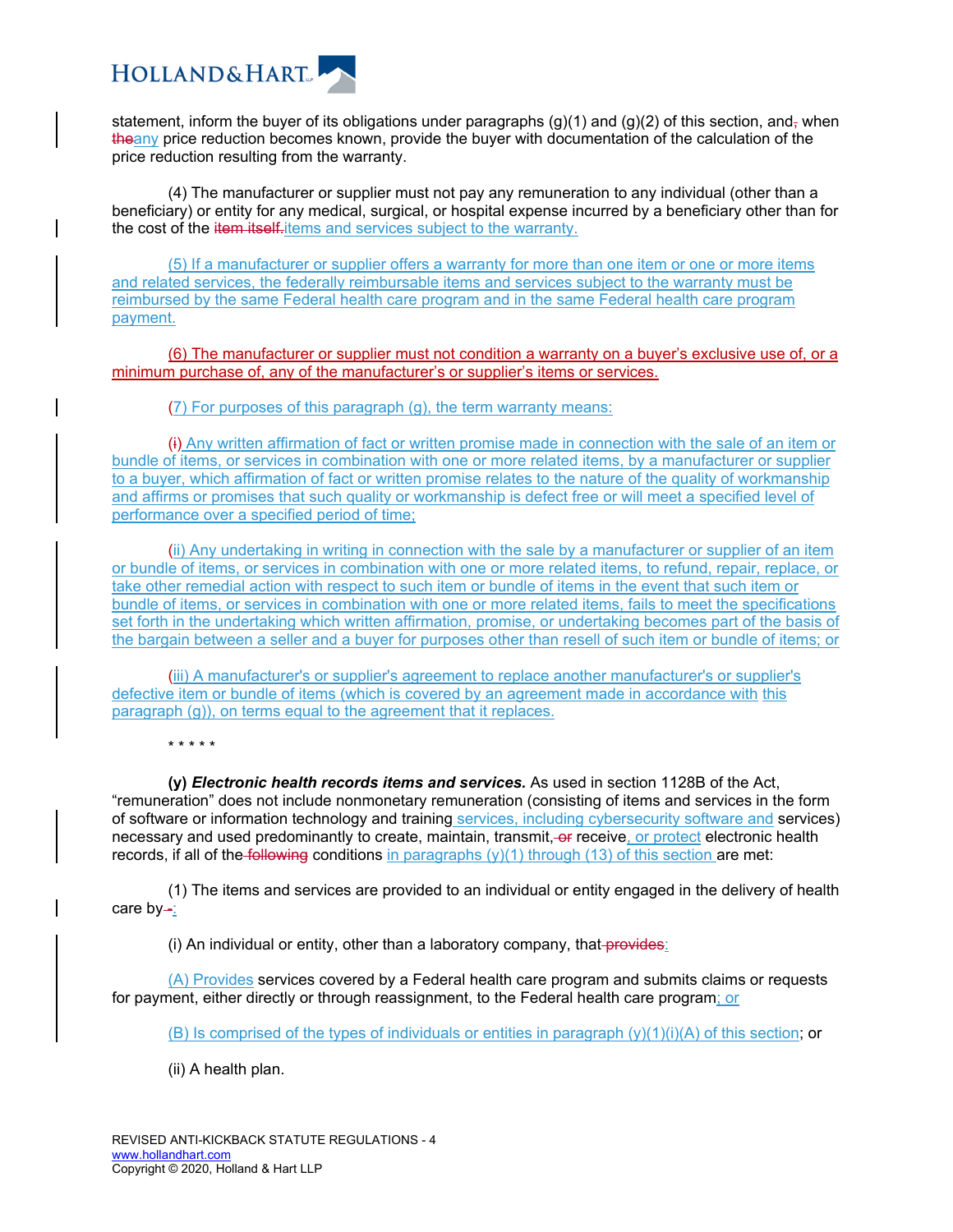

(2) The software is interoperable at the time it is provided to the recipient. For purposes of this subparagraphparagraph (y)(2) of this section, software is deemed to be interoperable if, on the date it is provided to the recipient, it has beenis certified by a certifying body authorized by the National Coordinator for Health Information Technology to an edition of the electronic health record certification criteria identified in the then-applicable version of 45 CFR part 170.

(3) The donor (or any person on the donor's behalf) does not take any action to limit or restrict the use, compatibility, or interoperability of the items or services with other electronic prescribing or electronic health records systems (including, but not limited to, health information technology applications, products, or services).

(4) Neither the recipient nor the recipient's practice (or any affiliated individual or entity) makes the receipt of items or services, or the amount or nature of the items or services, a condition of doing business with the donor.

(5) Neither the eligibility of a recipient for the items or services, nor the amount or nature of the items or services, is determined in a manner that directly takes into account the volume or value of referrals or other business generated between the parties. For the purposes of this paragraph (y)(5), the determination is deemed not to directly take into account the volume or value of referrals or other business generated between the parties if any one of the following conditions is met:

(i) The determination is based on the total number of prescriptions written by the beneficiary (but not the volume or value of prescriptions dispensed or paid by the donor or billed to a Federal health care program);

(ii) The determination is based on the size of the recipient's medical practice (for example, total patients, total patient encounters, or total relative value units);

(iii) The determination is based on the total number of hours that the recipient practices medicine;

(iv) The determination is based on the recipient's overall use of automated technology in his or her medical practice (without specific reference to the use of technology in connection with referrals made to the donor);

(v) The determination is based on whether the recipient is a member of the donor's medical staff, if the donor has a formal medical staff;

(vi) The determination is based on the level of uncompensated care provided by the recipient; or

(vii) The determination is made in any reasonable and verifiable manner that does not directly take into account the volume or value of referrals or other business generated between the parties.

(6) The arrangement is set forth in a written agreement that —

(i) Is signed by the parties;

(ii) Specifies the items and services being provided, the donor's cost of those items and services, and the amount of the recipient's contribution; and

(iii) Covers all of the electronic health records items and services to be provided by the donor (or any affiliate). This requirement will be met if all separate agreements between the donor (and affiliated parties) and the beneficiary incorporate each other by reference or if they cross-reference a master list of agreements that is maintained and updated centrally and is available for review by the Secretary upon request. The master list should be maintained in a manner that preserves the historical record of agreements.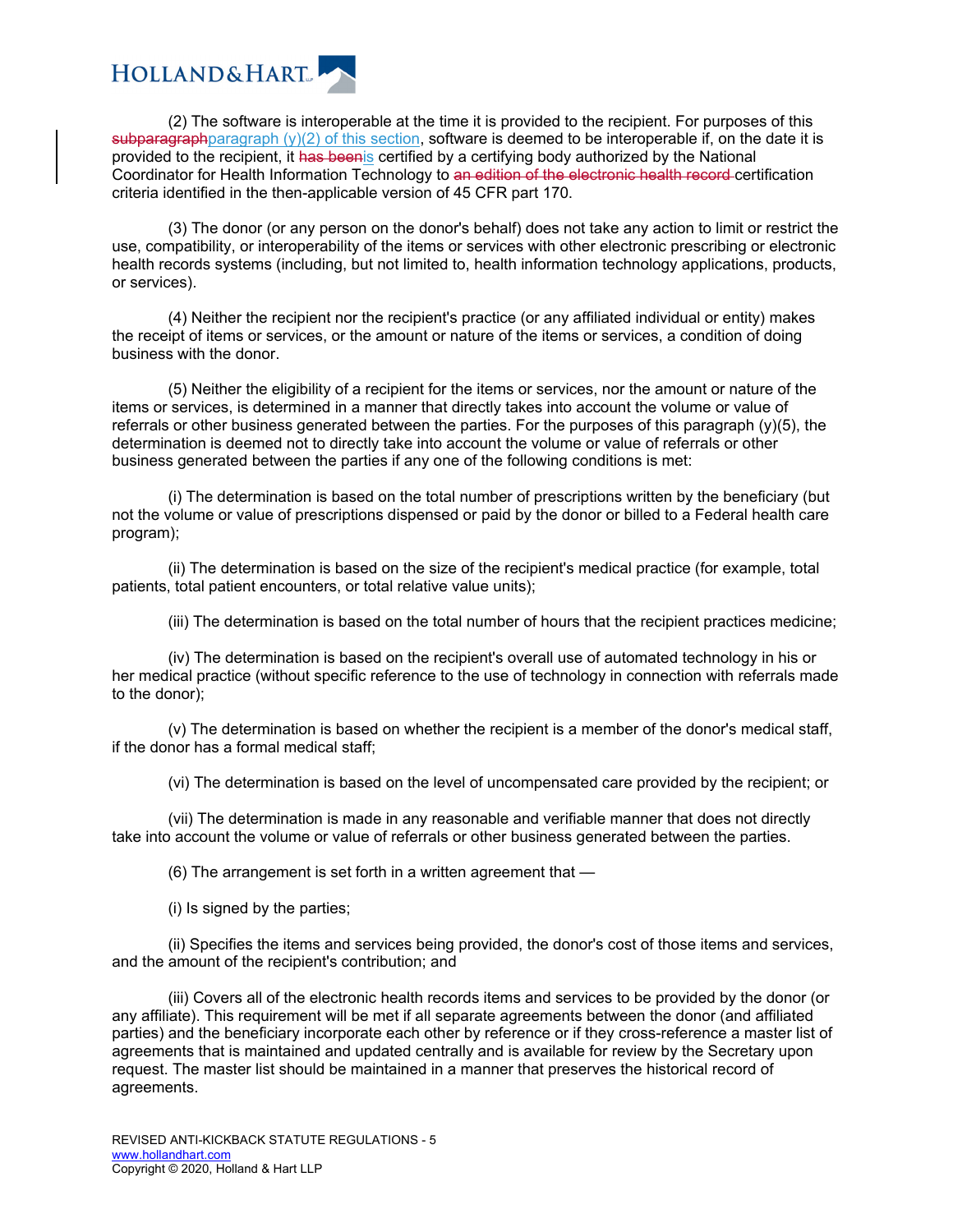

(7) The donor does not have actual knowledge of, and does not act in reckless disregard or deliberate ignorance of, the fact that the beneficiary possesses or has obtained items or services equivalent to those provided by the donor.

(8) For items or services that are of the type that can be used for any patient without regard to payor status, the donor does not restrict, or take any action to limit, the recipient's right or ability to use the items or services for any patient.

(9) The items and services do not include staffing of the recipient's office and are not used primarily to conduct personal business or business unrelated to the recipient's clinical practice or clinical operations.

(10) [Reserved]

(11) Before receipt of the items and services, theThe recipient pays 15 percent of the donor's cost for the items and services. The following conditions apply to such contribution:

(i) If the donation is the initial donation of EHR items and services, or the replacement of part or all of an existing system of EHR items and services, the recipient must pay 15 percent of the donor's cost before receiving the items and services. The contribution for updates to previously donated EHR items and services need not be paid in advance of receiving the update; and

(ii) The donor (or any affiliated individual or entity) does not finance the recipient's payment or loan funds to be used by the recipient to pay for the items and services.

(12) The donor does not shift the costs of the items or services to any Federal health care program.

(13) The transfer of the items and services occurs, and all conditions in this paragraph (y) have been satisfied, on or before December 31, 2021.

(14) For purposes of this paragraph (y), the following definitions apply:

(i) *Cybersecurity* means the process of protecting information by preventing, detecting, and responding to cyberattacks.

(ii) *Health plan* shall have the meaning set forth at § 1001.952(l)(2).

(iii) *Interoperable* shall mean able to-communicate and:

(A) Securely exchange data accurately, effectively, securely, and consistently with different information technology systems, software applications, and networks, in various settings, and exchange data such that the clinical or operational purpose and meaning of the data are preserved and unaltered; and electronic with and use data from other health information technology; and

(B) Allow for complete access, exchange, and use of all electronically accessible health information for authorized use under applicable State or Federal law.

(iv) Electronic health record shall mean a repository of consumer health status information in computer processable form used for clinical diagnosis and treatment for a broad array of clinical conditions.

**(bb)** *Local Transportation.* As used in section 1128B of the Act, "remuneration" does not include free or discounted local transportation made available by an eligible entity (as defined in this paragraph (bb)):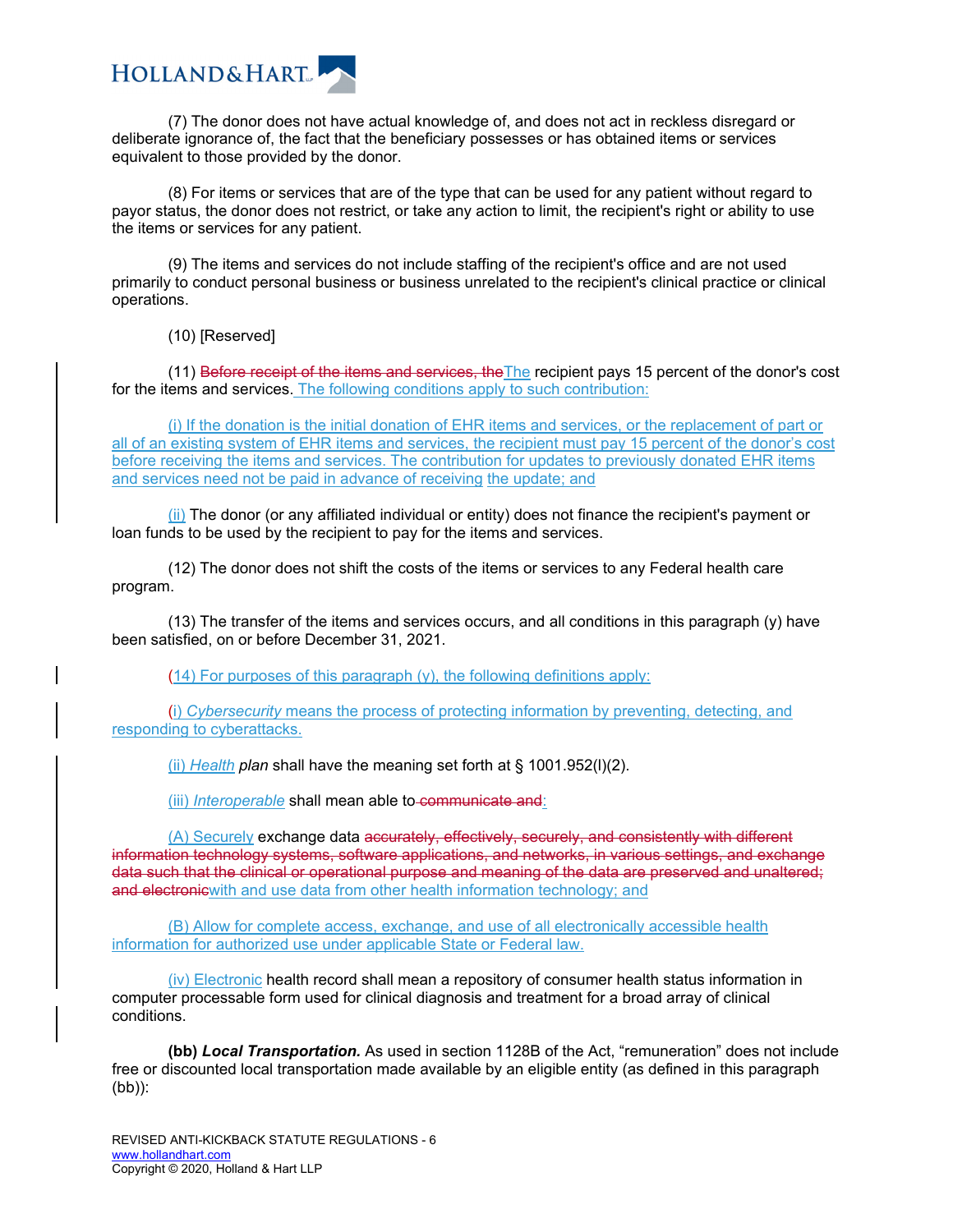

(1) To Federal health care program beneficiaries if all the following conditions are met:

(i) The availability of the free or discounted local transportation services—

(A) Is set forth in a policy, which the eligible entity applies uniformly and consistently; and

(B) Is not determined in a manner related to the past or anticipated volume or value of Federal health care program business;

(ii) The free or discounted local transportation services are not air, luxury, or ambulance-level transportation;

(iii) The eligible entity does not publicly market or advertise the free or discounted local transportation services, no marketing of health care items and services occurs during the course of the transportation or at any time by drivers who provide the transportation, and drivers or others arranging for the transportation are not paid on a per-beneficiary-transported basis;

(iv) The eligible entity makes the free or discounted transportation available only:

(A) To an individual who is:

(1) An established patient (as defined in this paragraph (bb)) of the eligible entity that is providing the free or discounted transportation, if the eligible entity is a provider or supplier of health care services; and

(2) An established patient of the provider or supplier to or from which the individual is being transported;

(B) Within 25 miles of the health care provider or supplier to or from which the patient would be transported, or within  $\frac{5075}{2}$  miles if the patient resides in a rural area, as defined in this paragraph (bb); and except that, if the patient is discharged from an inpatient facility following inpatient admission or released from a hospital after being placed in observation status for at least 24 hours and transported to the patient's residence, or another residence of the patient's choice, the mileage limits in this paragraph  $(bb)(1)(iv)(B)$  shall not apply; and

(C) For the purpose of obtaining medically necessary items and services.

(v) The eligible entity that makes the transportation available bears the costs of the free or discounted local transportation services and does not shift the burden of these costs onto any Federal health care program, other payers, or individuals; and

(2) In the form of a "shuttle service" (as defined in this paragraph (bb)) if all of the following conditions are met:

(i) The shuttle service is not air, luxury, or ambulance-level transportation;

(ii) The shuttle service is not marketed or advertised (other than posting necessary route and schedule details), no marketing of health care items and services occurs during the course of the transportation or at any time by drivers who provide the transportation, and drivers or others arranging for the transportation are not paid on a per-beneficiary-transported basis;

(iii) The eligible entity makes the shuttle service available only within the eligible entity''s local area, meaning there are no more than 25 miles from any stop on the route to any stop at a location where health care items or services are provided, except that if a stop on the route is in a rural area, the distance may be up to 5075 miles between that that stop and allany providers or suppliers on the route; and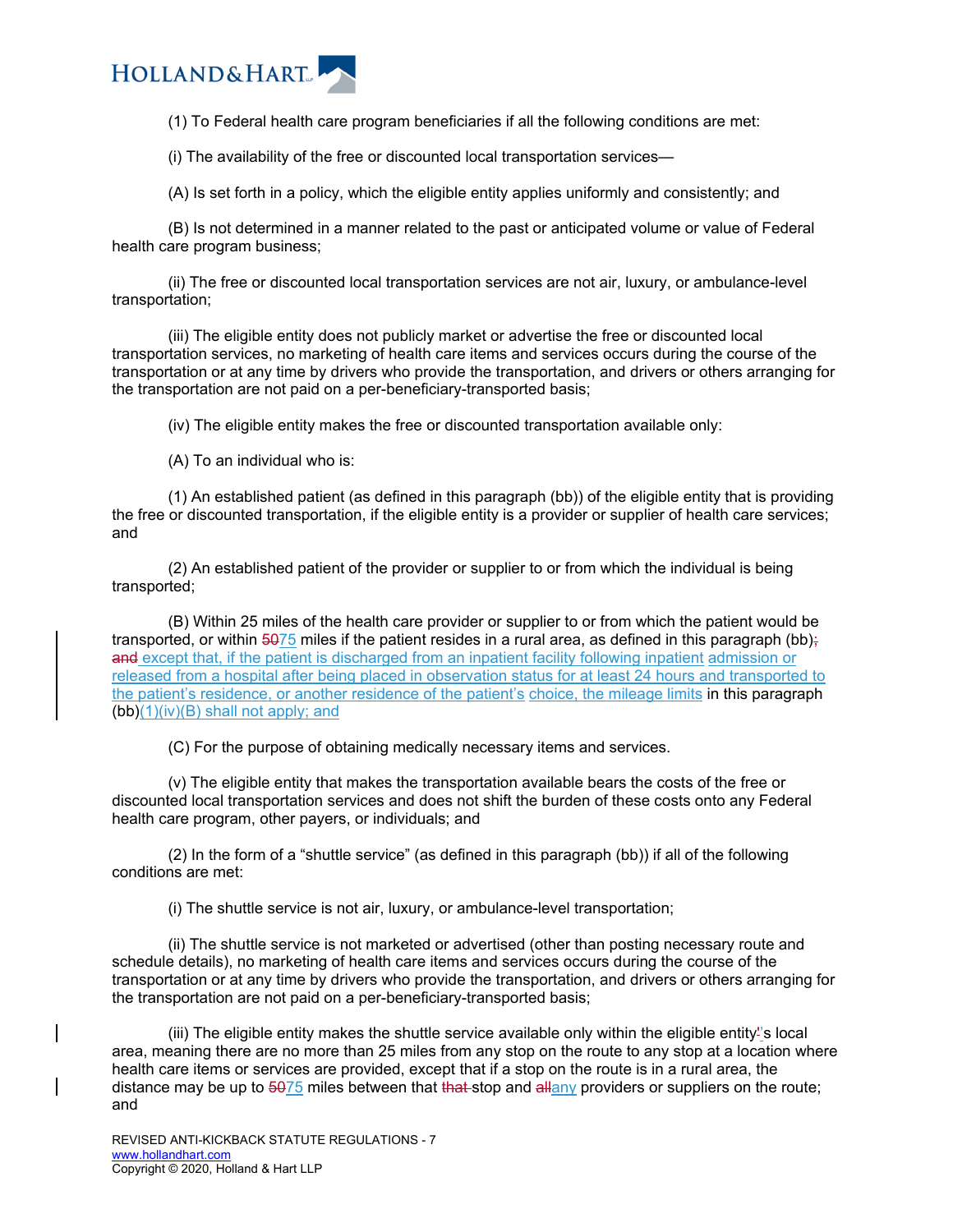

(iv) The eligible entity that makes the shuttle service available bears the costs of the free or discounted shuttle services and does not shift the burden of these costs onto any Federal health care program, other payers, or individuals.

(3) For purposes of this paragraph (bb), an "eligible entity" is any individual or entity, except for individuals or entities (or family members or others acting on their behalf) that primarily supply health care items; "established patient" is a person who has selected and initiated contact to schedule an appointment with a provider or supplier to schedule an appointment, or who previously has attended an appointment with the provider or supplier; "shuttle service" is a vehicle that runs on a set route, on a set schedule; "rural area" is an area that is not an urban area, as defined in this rule;and "urban area" as: (a) A Metropolitan Statistical Area (MSA) or New England County Metropolitan Area (NECMA), as defined by the Executive Office of Management and Budget; or (b) the following New England counties, which are deemed to be parts of urban areas under section 601(g) of the Social Security Amendments of 1983 (Pub. L. 98-21, 42 U.S.C. 1395ww (note)): Litchfield County, Connecticut; York County, Maine; Sagadahoc County, Maine; Merrimack County, New Hampshire; and Newport County, Rhode Island.the following definitions apply:

(i) An *eligible entity* is any individual or entity, except for individuals or entities (or family members or others acting on their behalf) that primarily supply health care items.

(ii) An *established patient* is a person who has selected and initiated contact to schedule an appointment with a provider or supplier, or who previously has attended an appointment with the provider or supplier.

(iii) A *shuttle service* is a vehicle that runs on a set route, on a set schedule.

(iv) A *rural area* is an area that is not an urban area, as defined in paragraph (bb)(3)(v) of this section.

(v) An *urban area* is:

(A) A Metropolitan Statistical Area (MSA) or New England County Metropolitan Area (NECMA), as defined by the Executive Office of Management and Budget; or

(B) The following New England counties, which are deemed to be parts of urban areas under section 601(g) of the Social Security Amendments of 1983 (Pub. L. 98-21, 42 U.S.C. 1395ww (note)): Litchfield County, Connecticut; York County, Maine; Sagadahoc County, Maine; Merrimack County, New Hampshire; and Newport County, Rhode Island.

(cc)-(dd) [Reserved]

**(ee)** *Care coordination arrangements to improve quality, health outcomes, and efficiency***.** As used in section 1128B of the Act, "remuneration" does not include the exchange of anything of value between a VBE and VBE participant or between VBE participants pursuant to a value-based arrangement if all of the standards in paragraphs (ee)(1) through (13) of this section are met:

(1) The remuneration exchanged:

(i) Is in-kind;

(ii) Is used predominantly to engage in value-based activities that are directly connected to the coordination and management of care for the target patient population and does not result in more than incidental benefits to persons outside of the target patient population; and

(iii) Is not exchanged or used:

REVISED ANTI-KICKBACK STATUTE REGULATIONS - 8 www.hollandhart.com Copyright © 2020, Holland & Hart LLP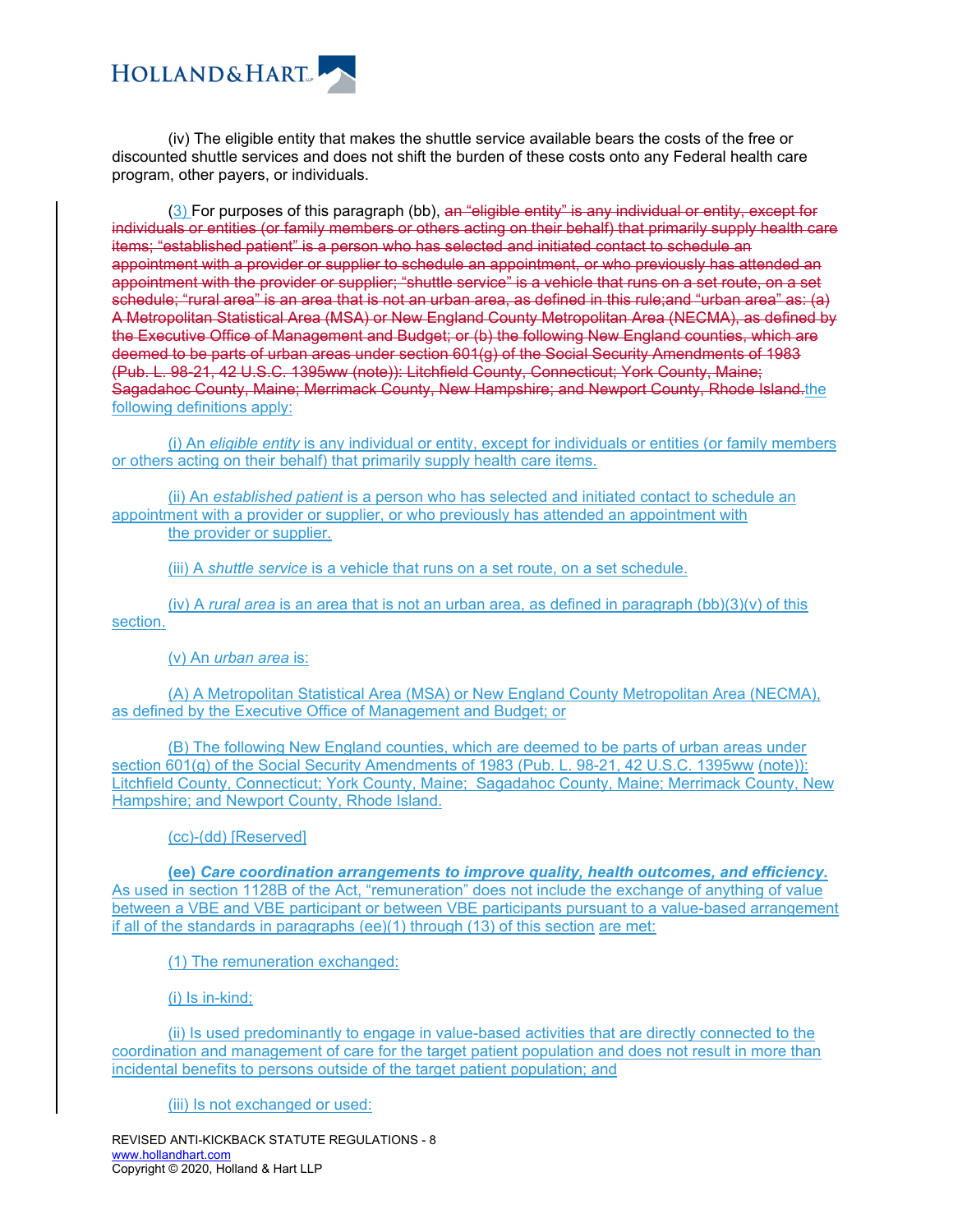

(A) More than incidentally for the recipient's billing or financial management services; or

(B) For the purpose of marketing items or services furnished by the VBE or a VBE participant to patients or for patient recruitment activities.

(2) The value-based arrangement is commercially reasonable, considering both the arrangement itself and all value-based arrangements within the VBE.

(3) The terms of the value-based arrangement are set forth in writing and signed by the parties in advance of, or contemporaneous with, the commencement of the value-based arrangement and any material change to the value-based arrangement. The writing states at a minimum:

(i) The value-based purpose(s) of the value-based activities provided for in the value-based arrangement;

(ii) The value-based activities to be undertaken by the parties to the value-based arrangement;

(iii) The term of the value-based arrangement;

(iv) The target patient population;

(v) A description of the remuneration;

(vi) Either the offeror's cost for the remuneration and the reasonable accounting methodology used by the offeror to determine its cost, or the fair market value of the remuneration;

(vii) The percentage and amount contributed by the recipient;

(viii) If applicable, the frequency of the recipient's contribution payments for ongoing costs; and

(ix) The outcome or process measure(s) against which the recipient will be measured.

(4) The parties to the value-based arrangement establish one or more legitimate outcome or process measures that:

(i) The parties reasonably anticipate will advance the coordination and management of care for the target patient population based on clinical evidence or credible medical or health sciences support;

(ii) Include one or more benchmarks that are related to improving or maintaining improvements in the coordination and management of care for the target patient population;

(iii) Are monitored, periodically assessed, and prospectively revised as necessary to ensure that the measure and its benchmark continue to advance the coordination and management of care of the target patient population;

(iv) Relate to the remuneration exchanged under the value based arrangement; and

(v) Are not based solely on patient satisfaction or patient convenience.

(5) The offeror of the remuneration does not take into account the volume or value of, or condition the remuneration on:

(i) Referrals of patients who are not part of the target patient population; or

(ii) Business not covered under the value-based arrangement.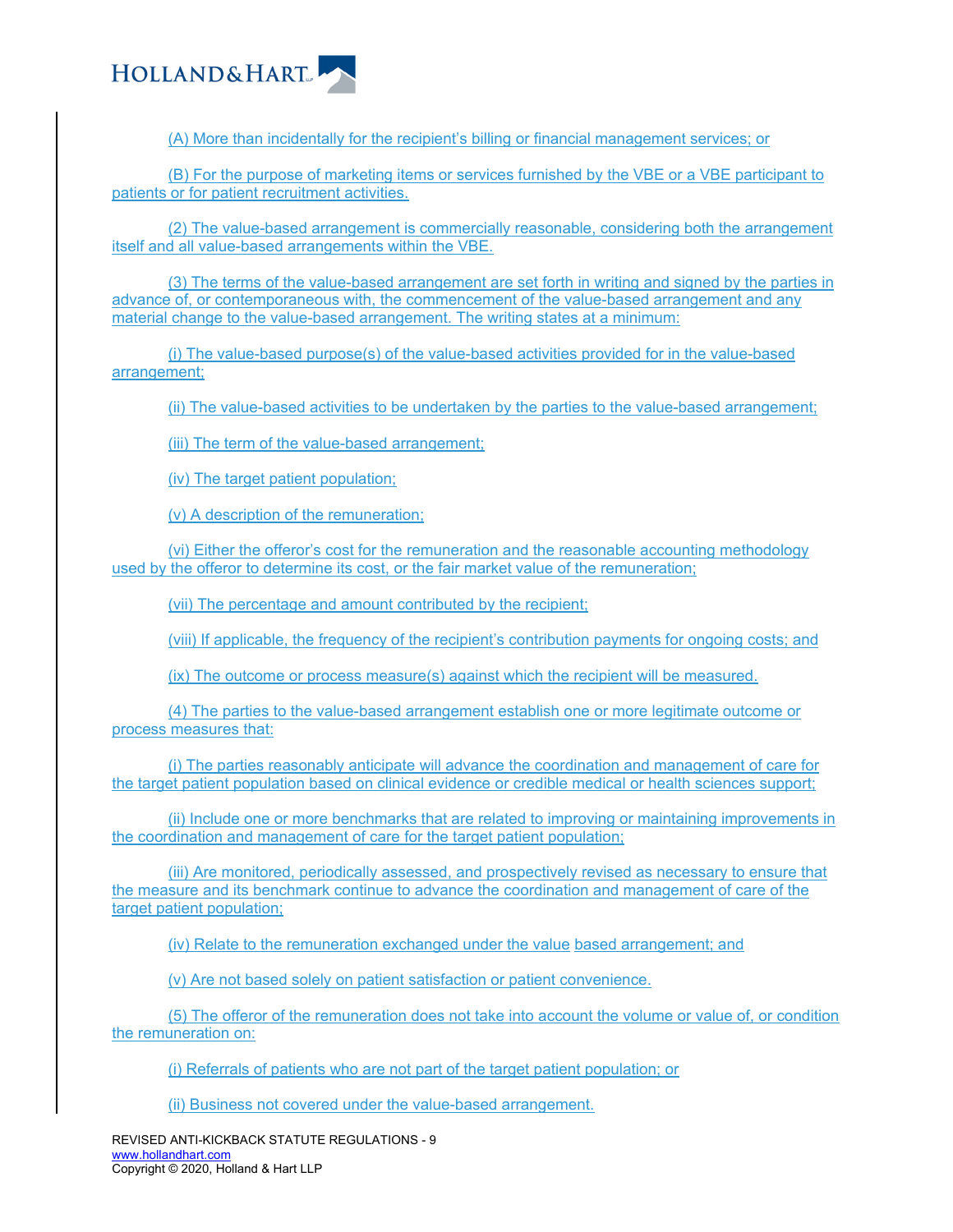

(6) The recipient pays at least 15 percent of the offeror's cost for the remuneration, using any reasonable accounting methodology, or the fair market value of the in-kind remuneration. If it is a onetime cost, the recipient makes such contribution in advance of receiving the in-kind remuneration. If it is an ongoing cost, the recipient makes such contribution at reasonable, regular intervals.

(7) The value-based arrangement does not:

(i) Limit the VBE participant's ability to make decisions in the best interests of its patients;

(ii) Direct or restrict referrals to a particular provider, practitioner, or supplier if:

(A) A patient expresses a preference for a different practitioner, provider, or supplier;

(B) The patient's payor determines the provider, practitioner, or supplier; or

(C) Such direction or restriction is contrary to applicable law under titles XVIII and XIX of the Act;

or

(iii) Induce parties to furnish medically unnecessary items or services, or reduce or limit medically necessary items or services furnished to any patient.

(8) The exchange of remuneration by a limited technology participant and another VBE participant or the VBE must not be conditioned on any recipient's exclusive use or minimum purchase of any item or service manufactured, distributed, or sold by the limited technology participant.

(9) The VBE, a VBE participant in the value-based arrangement acting on the VBE's behalf, or the VBE's accountable body or responsible person reasonably monitors and assesses the following and reports the monitoring and assessment of the following to the VBE's accountable body or responsible person, as applicable, no less frequently than annually or at least once during the term of the value-based arrangement for arrangements with terms of less than 1 year:

(i) The coordination and management of care for the target patient population in the value-based arrangement;

(ii) Any deficiencies in the delivery of quality care under the value-based arrangement; and

(iii) Progress toward achieving the legitimate outcome or process measure(s) in the value-based arrangement.

(10) If the VBE's accountable body or responsible person determines, based on the monitoring and assessment conducted pursuant to paragraph (ee)(9) of this section, that the value based arrangement has resulted in material deficiencies in quality of care or is unlikely to further the coordination and management of care for the target patient population, the parties must within 60 days either:

(i) Terminate the arrangement; or

(ii) Develop and implement a corrective action plan designed to remedy the deficiencies within 120 days, and if the corrective action plan fails to remedy the deficiencies within 120 days, terminate the value-based arrangement.

(11) The offeror does not and should not know that the remuneration is likely to be diverted, resold, or used by the recipient for an unlawful purpose.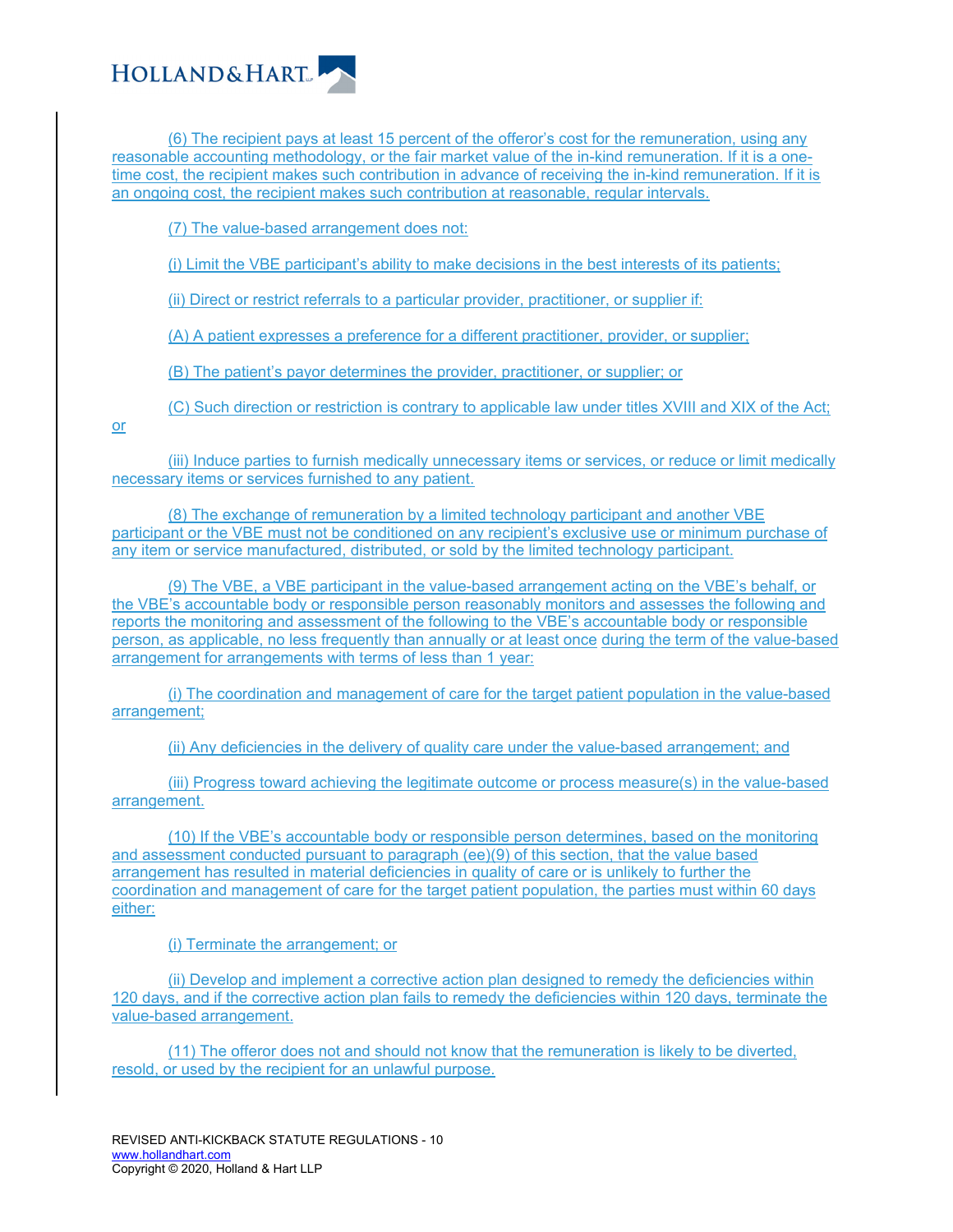

(12) For a period of at least 6 years, the VBE or VBE participant makes available to the Secretary, upon request, all materials and records sufficient to establish compliance with the conditions of this paragraph (ee).

(13) The remuneration is not exchanged by:

(i) A pharmaceutical manufacturer, distributor, or wholesaler;

(ii) A pharmacy benefit manager;

(iii) A laboratory company;

(iv) A pharmacy that primarily compounds drugs or primarily dispenses compounded drugs;

(v) Except to the extent the entity is a limited technology participant, a manufacturer of a device or medical supply;

(vi) Except to the extent the entity or individual is a limited technology participant, an entity or individual that sells or rents durable medical equipment, prosthetics, orthotics, or supplies covered by a Federal health care program (other than a pharmacy or a physician, provider, or other entity that primarily furnishes services); or

(vii) A medical device distributor or wholesaler that is not otherwise a manufacturer of a device or medical supplies.

(14) For purposes of this paragraph (ee), the following definitions apply:

(i) *Coordination and management of care (or coordinating and managing care)* means the deliberate organization of patient care activities and sharing of information between two or more VBE participants, one or more VBE participants and the VBE, or one or more VBE participants and patients, that is designed to achieve safer, more effective, or more efficient care to improve the health outcomes of the target patient population.

(ii) *Digital health technology* means hardware, software, or services that electronically capture, transmit, aggregate, or analyze data and that are used for the purpose of coordinating and managing care; such term includes any internet or other connectivity service that is necessary and used to enable the operation of the item or service for that purpose.

(iii) *Limited technology participant* means a VBE participant that exchanges digital health technology with another VBE participant or a VBE and that is:

(A) A manufacturer of a device or medical supply, but not including a manufacturer of a device or medical supply that was obligated under 42 CFR 403.906 to report one or more ownership or investment interests held by a physician or an immediate family member during the preceding calendar year, or that reasonably anticipates that it will be obligated to report one or more ownership or investment interests held by a physician or an immediate family member during the present calendar year (for purposes of this paragraph, the terms "ownership or investment interest," "physician," and "immediate family member" have the same meaning as set forth in 42 CFR 403.902); or

(B) An entity or individual that sells or rents durable medical equipment, prosthetics, orthotics, or supplies covered by a Federal health care program (other than a pharmacy or a physician, provider, or other entity that primarily furnishes services).

(iv) *Manufacturer of a device or medical supply* means an entity that meets the definition of applicable manufacturer in 42 CFR 403.902 because it is engaged in the production, preparation, propagation, compounding, or conversion of a device or medical supply that meets the definition of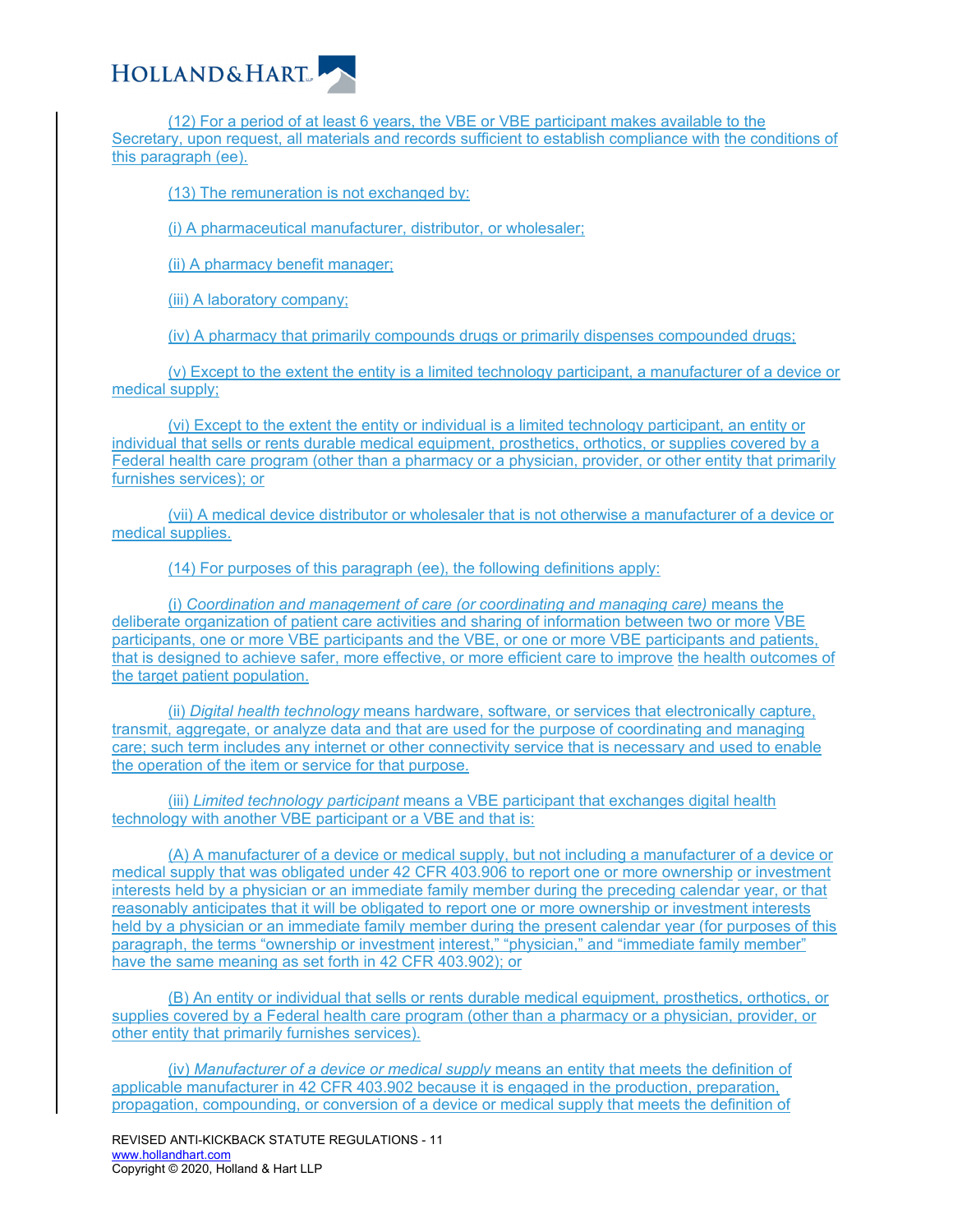

covered drug, device, biological, or medical supply in 42 CFR 403.902, but not including entities under common ownership with such entity.

(v) *Target patient population* means an identified patient population selected by the VBE or its VBE participants using legitimate and verifiable criteria that:

(A) Are set out in writing in advance of the commencement of the value-based arrangement; and

(B) Further the value-based enterprise's value-based purpose(s).

(vi) *Value-based activity*. (A) Means any of the following activities, provided that the activity is reasonably designed to achieve at least one value-based purpose of the value-based enterprise:

(1) The provision of an item or service;

(2) The taking of an action; or

(3) The refraining from taking an action; and

(B) Does not include the making of a referral.

(vii) *Value-based arrangement* means an arrangement for the provision of at least one valuebased activity for a target patient population to which the only parties are:

(A) The value-based enterprise and one or more of its VBE participants; or

(B) VBE participants in the same value-based enterprise.

(viii) *Value-based enterprise* or *VBE* means two or more VBE participants:

(A) Collaborating to achieve at least one value-based purpose;

(B) Each of which is a party to a value-based arrangement with the other or at least one other VBE participant in the value-based enterprise;

(C) That have an accountable body or person responsible for financial and operational oversight of the value-based enterprise; and

(D) That have a governing document that describes the value-based enterprise and how the VBE participants intend to achieve its value-based purpose(s).

(ix) *Value-based enterprise participant* or *VBE* participant means an individual or entity that engages in at least one value-based activity as part of a value-based enterprise, other than a patient acting in their capacity as a patient.

(x) *Value-based purpose* means:

(A) Coordinating and managing the care of a target patient population;

(B) Improving the quality of care for a target patient population;

(C) Appropriately reducing the costs to or growth in expenditures of payors without reducing the quality of care for a target patient population; or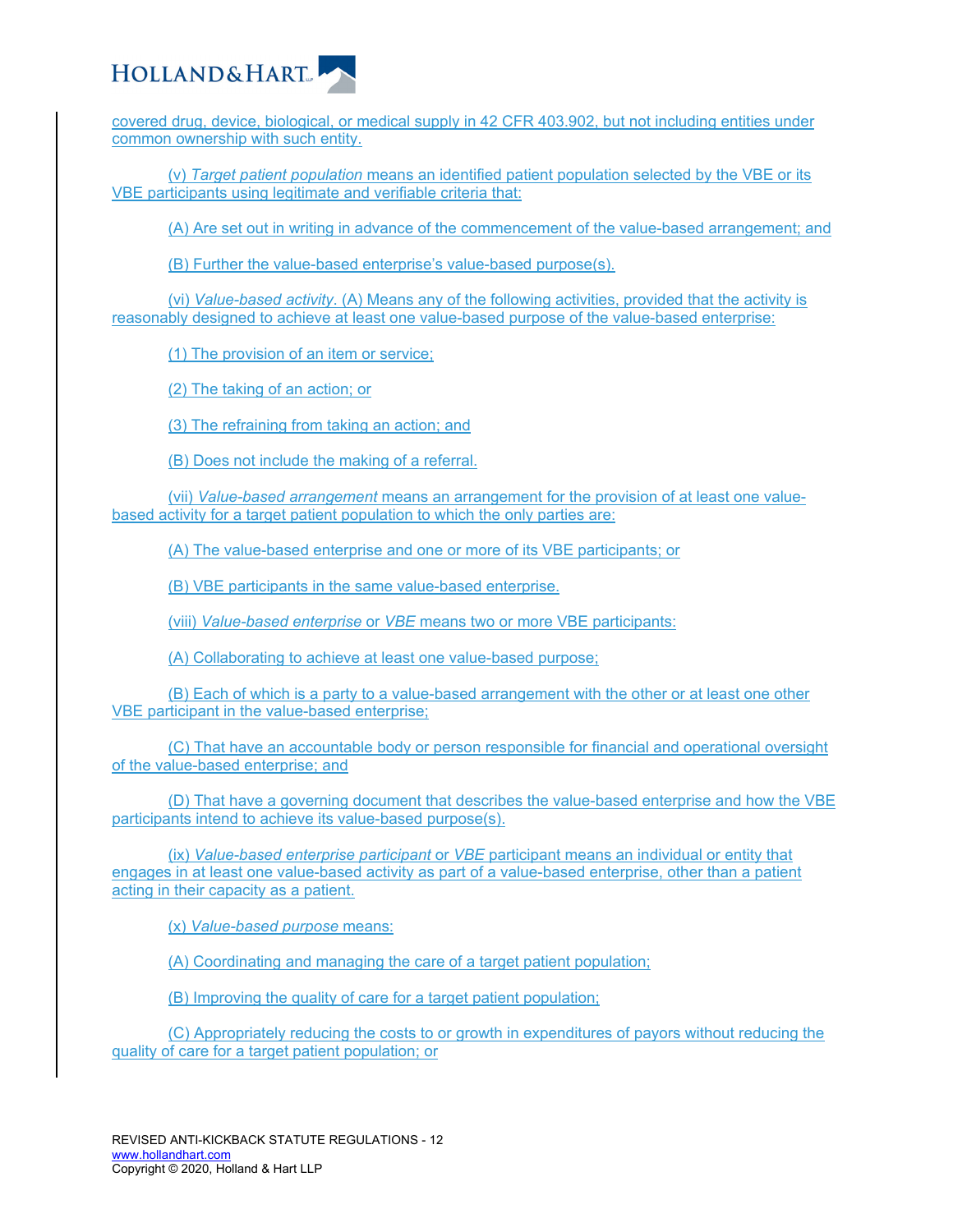

(D) Transitioning from health care delivery and payment mechanisms based on the volume of items and services provided to mechanisms based on the quality of care and control of costs of care for a target patient population.

**(ff)** *Value-based arrangements with substantial downside financial risk.* As used in section 1128B of the Act, "remuneration" does not include the exchange of payments or anything of value between a VBE and a VBE participant pursuant to a value-based arrangement if all of the following standards in paragraphs (ff)(1) through (8) of this section are met:

(1) The remuneration is not exchanged by:

(i) A pharmaceutical manufacturer, distributor, or wholesaler;

(ii) A pharmacy benefit manager;

(iii) A laboratory company;

(iv) A pharmacy that primarily compounds drugs or primarily dispenses compounded drugs;

(v) A manufacturer of a device or medical supply;

(vi) An entity or individual that sells or rents durable medical equipment, prosthetics, orthotics, or supplies covered by a Federal health care program (other than a pharmacy or a physician, provider, or other entity that primarily furnishes services); or

(vii) A medical device distributor or wholesaler that is not otherwise a manufacturer of a device or medical supplies.

(2) The VBE (directly or through a VBE participant, other than a payor, acting on the VBE's behalf) has assumed through a written contract or a value-based arrangement (or has entered into a written contract or a value-based arrangement to assume in the next 6 months) substantial downside financial risk from a payor for a period of at least 1 year.

(3) The VBE participant (unless the VBE participant is the payor from which the VBE is assuming risk) is at risk for a meaningful share of the VBE's substantial downside financial risk for providing or arranging for the provision of items and services for the target patient population.

(4) The remuneration provided by, or shared among, the VBE and VBE participant:

(i) Is directly connected to one or more of the VBE's value-based purposes, at least one of which must be a value based purpose defined in  $$1001.952(ee)(14)(x)(A)$ , (B), or (C);

(ii) Unless exchanged pursuant to risk methodologies defined in paragraph (ff)(9)(i) or (ii) of this section, is used predominantly to engage in value-based activities that are directly connected to the items and services for which the VBE has assumed (or has entered into a written contract or value-based arrangement to assume in the next 6 months) substantial downside financial risk;

(iii) Does not include the offer or receipt of an ownership or investment interest in an entity or any distributions related to such ownership or investment interest; and

(iv) Is not exchanged or used for the purpose of marketing items or services furnished by the VBE or a VBE participant to patients or for patient recruitment activities.

(5) The value-based arrangement is set forth in writing, is signed by the parties in advance of, or contemporaneous with, the commencement of the value-based arrangement and any material change to the value-based arrangement, and specifies all material terms including: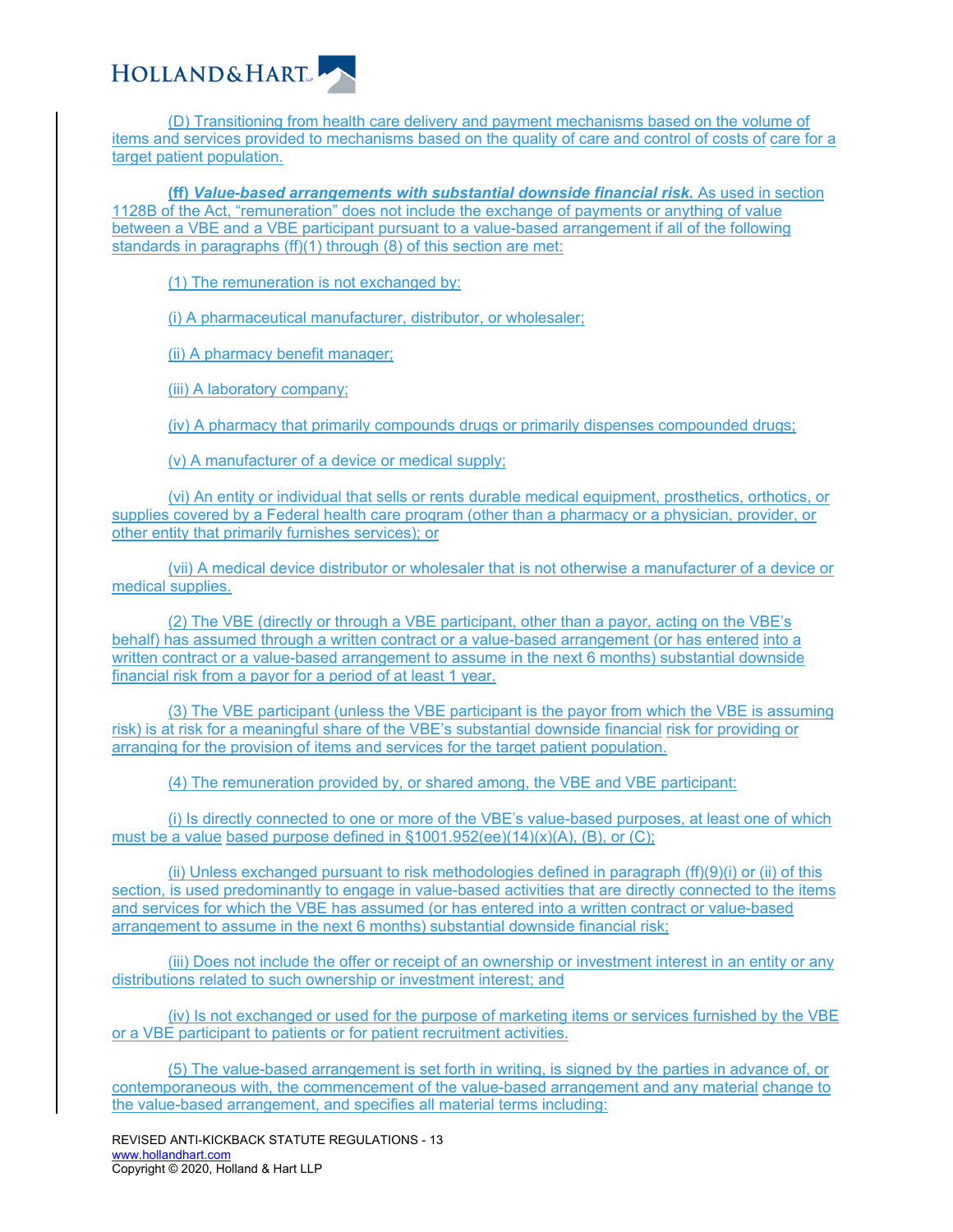

(i) Terms evidencing that the VBE is at substantial downside financial risk or will assume such risk in the next 6 months for the target patient population;

(ii) A description of the manner in which the VBE participant (unless the VBE participant is the payor from which the VBE is assuming risk) has a meaningful share of the VBE's substantial downside financial risk; and

(iii) The value-based activities, the target patient population, and the type of remuneration exchanged.

(6) The VBE or VBE participant offering the remuneration does not take into account the volume or value of, or condition the remuneration on:

(i) Referrals of patients who are not part of the target patient population; or

(ii) Business not covered under the value-based arrangement.

(7) The value-based arrangement does not:

(i) Limit the VBE participant's ability to make decisions in the best interests of its patients;

(ii) Direct or restrict referrals to a particular provider, practitioner, or supplier if:

(A) A patient expresses a preference for a different practitioner, provider, or supplier;

(B) The patient's payor determines the provider, practitioner, or supplier; or

(C) Such direction or restriction is contrary to applicable law under titles XVIII and XIX of the Act;

or

(iii) Induce parties to reduce or limit medically necessary items or services furnished to any patient.

(8) For a period of at least 6 years, the VBE or VBE participant makes available to the Secretary, upon request, all materials and records sufficient to establish compliance with the conditions of this paragraph (ff).

(9) For purposes of this paragraph (ff), the following definitions apply:

(i) *Substantial downside financial risk* means:

(A) Financial risk equal to at least 30 percent of any loss, where losses and savings are calculated by comparing current expenditures for all items and services that are covered by the applicable payor and furnished to the target patient population to a bona fide benchmark designed to approximate the expected total cost of such care;

(B) Financial risk equal to at least 20 percent of any loss, where:

(1) Losses and savings are calculated by comparing current expenditures for all items and services furnished to the target patient population pursuant to a defined clinical episode of care that are covered by the applicable payor to a bona fide benchmark designed to approximate the expected total cost of such care for the defined clinical episode of care; and

(2) The parties design the clinical episode of care to cover items and services collectively furnished in more than one care setting; or

REVISED ANTI-KICKBACK STATUTE REGULATIONS - 14 www.hollandhart.com Copyright © 2020, Holland & Hart LLP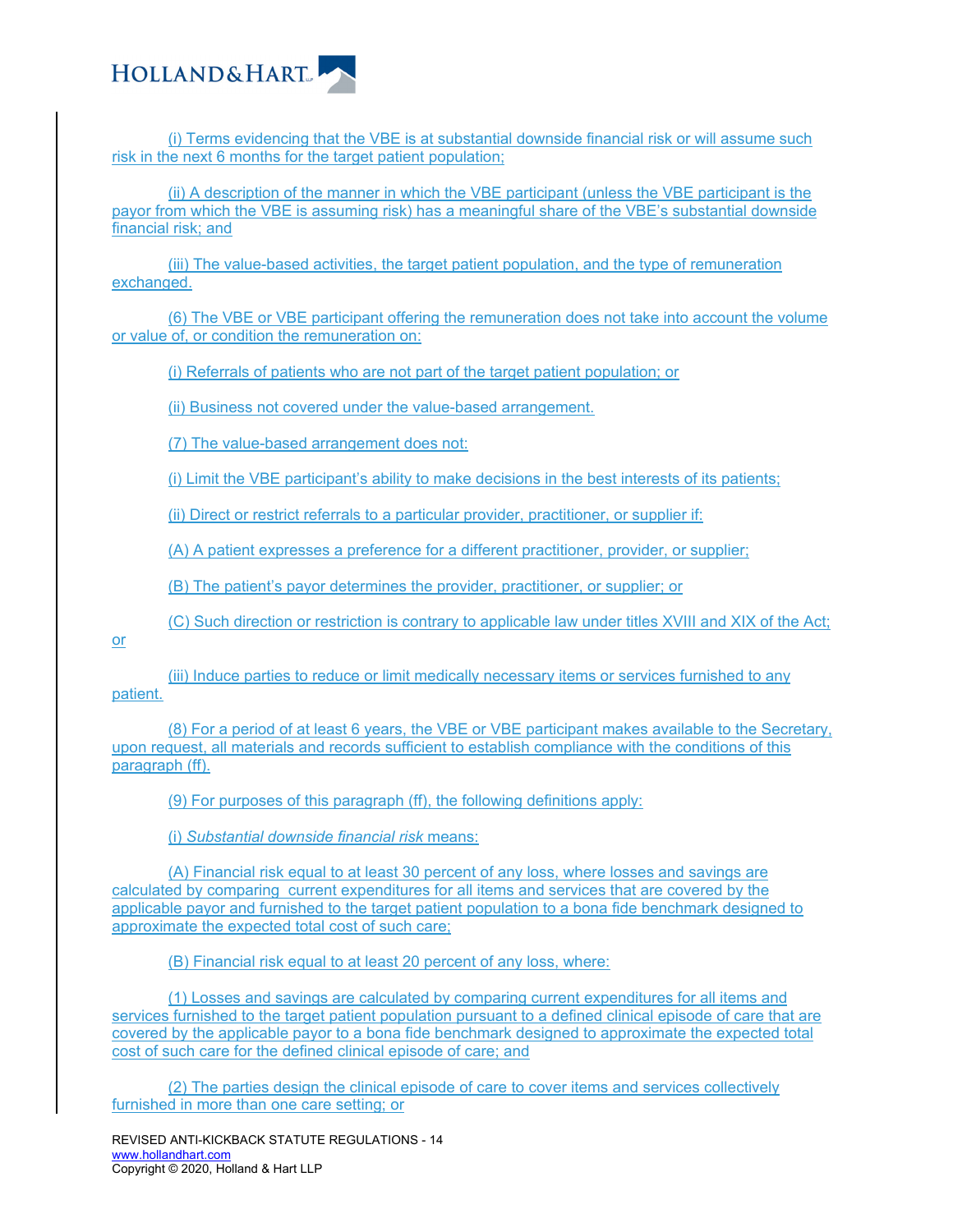

(C) The VBE receives from the payor a prospective, per patient payment that is:

(1) Designed to produce material savings; and

(2) Paid on a monthly, quarterly, or annual basis for a predefined set of items and services furnished to the target patient population, designed to approximate the expected total cost of expenditures for the predefined set of items and services.

(ii) *Meaningful share* means the VBE participant:

(A) Assumes two-sided risk for at least 5 percent of the losses and savings, as applicable, realized by the VBE pursuant to its assumption of substantial downside financial risk; or

(B) Receives from the VBE a prospective, per-patient payment on a monthly, quarterly, or annual basis for a predefined set of items and services furnished to the target patient population, designed to approximate the expected total cost of expenditures for the predefined set of items and services, and does not claim payment in any form from the payor for the predefined items and services.

(iii) *Manufacturer of a device or medical supply, target patient population, value-based activity, value-based arrangement, value-based enterprise, value-based purpose*, and *VBE* participant shall have the meaning set forth in paragraph (ee) of this section.

**(gg)** *Value-based arrangements with full financial risk***.** As used in section 1128B of the Act, "remuneration" does not include the exchange of payments or anything of value between the VBE and a VBE participant pursuant to a value-based arrangement if all of the standards in paragraphs (gg)(1) through (9) of this section are met:

(1) The remuneration is not exchanged by:

(i) A pharmaceutical manufacturer, distributor, or wholesaler;

(ii) A pharmacy benefit manager;

(iii) A laboratory company;

(iv) A pharmacy that primarily compounds drugs or primarily dispenses compounded drugs;

(v) A manufacturer of a device or medical supply;

(vi) An entity or individual that sells or rents durable medical equipment, prosthetics, orthotics, or supplies covered by a Federal health care program (other than a pharmacy or a physician, provider, or other entity that primarily furnishes services); or

(vii) A medical device distributor or wholesaler that is not otherwise a manufacturer of a device or medical supplies.

(2) The VBE (directly or through a VBE participant, other than a payor, acting on behalf of the VBE) has assumed through a written contract or a value-based arrangement (or has entered into a written contract or a value-based arrangement to assume in the next 1 year) full financial risk from a payor.

(3) The value-based arrangement is set forth in writing, is signed by the parties, and specifies all material terms, including the value-based activities and the term.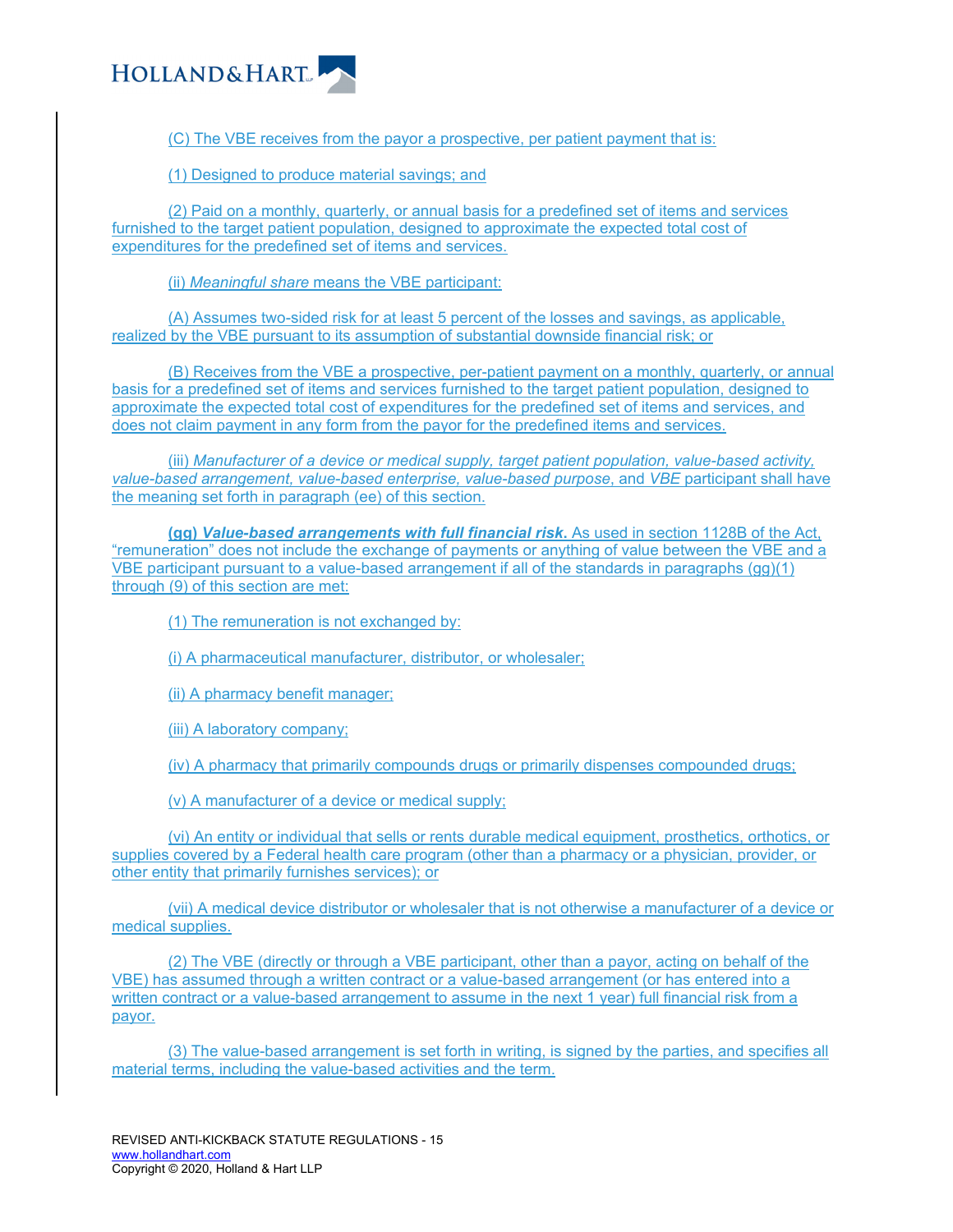

(4) The VBE participant (unless the VBE participant is a payor) does not claim payment in any form from the payor for items or services covered under the contract or value-based arrangement between the VBE and the payor described in paragraph (2).

(5) The remuneration provided by, or shared among, the VBE and VBE participant:

(i) Is directly connected to one or more of the VBE's value-based purposes;

(ii) Does not include the offer or receipt of an ownership or investment interest in an entity or any distributions related to such ownership or investment interest; and

(iii) Is not exchanged or used for the purpose of marketing items or services furnished by the VBE or a VBE participant to patients or for patient recruitment activities.

(6) The value-based arrangement does not induce parties to reduce or limit medically necessary items or services furnished to any patient.

(7) The VBE or VBE participant offering the remuneration does not take into account the volume or value of, or condition the remuneration on:

(i) Referrals of patients who are not part of the target patient population; or

(ii) Business not covered under the value-based arrangement.

(8) The VBE provides or arranges for a quality assurance program for services furnished to the target patient population that:

(i) Protects against underutilization; and

(ii) Assesses the quality of care furnished to the target patient population.

(9) For a period of at least 6 years, the VBE or VBE participant makes available to the Secretary, upon request, all materials and records sufficient to establish compliance with the conditions of this paragraph (gg).

(10) For purposes of this paragraph (gg), the following definitions apply:

(i) *Full financial risk* means the VBE is financially responsible on a prospective basis for the cost of all items and services covered by the applicable payor for each patient in the target patient population for a term of at least 1 year.

(ii) *Prospective basis* means that the VBE has assumed financial responsibility for the cost of all items and services covered by the applicable payor prior to the provision of items and services to patients in the target patient population.

(iii) *Items and services* means health care items, devices, supplies, and services.

(iv) *Manufacturer of a device or medical supply, target patient population, value-based activity, value-based arrangement, value-based enterprise, value-based purpose,* and *VBE* participant shall have the meaning set forth in paragraph (ee) of this section.

*(hh) Arrangements for patient engagement and support to improve quality, health outcomes, and efficiency*. As used in section 1128B of the Act, "remuneration" does not include a patient engagement tool or support furnished by a VBE participant to a patient in the target patient population of a value-based arrangement to which the VBE participant is a party if all of the conditions in paragraphs (hh)(1) through (9) of this section are met: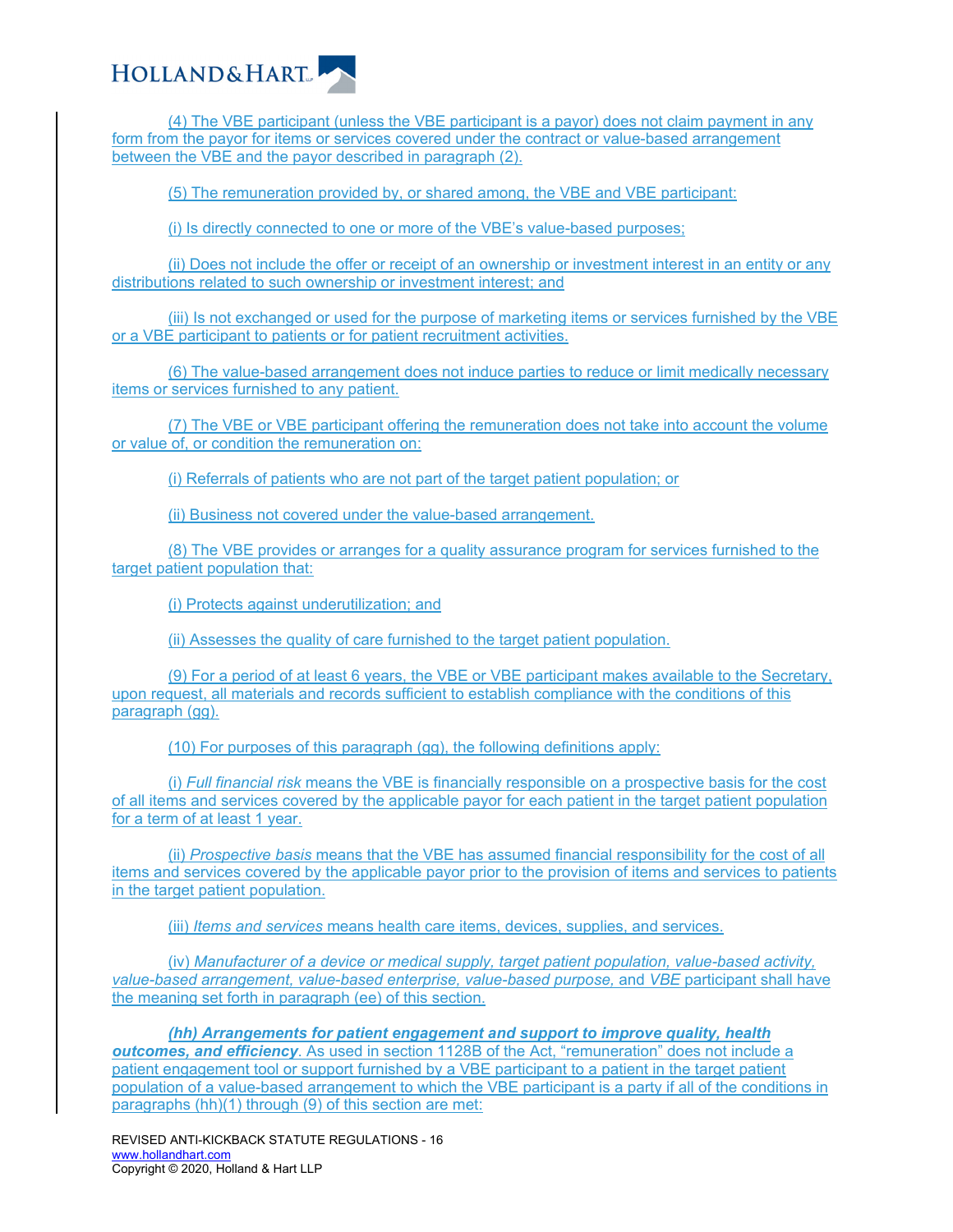

(1) The VBE participant is not:

(i) A pharmaceutical manufacturer, distributor, or wholesaler;

(ii) A pharmacy benefit manager;

(iii) A laboratory company;

(iv) A pharmacy that primarily compounds drugs or primarily dispenses compounded drugs;

(v) A manufacturer of a device or medical supply, unless the patient engagement tool or support is digital health technology;

(vi) An entity or individual that sells or rents durable medical equipment, prosthetics, orthotics, or supplies covered by a Federal health care program (other than a pharmacy, a manufacturer of a device or medical supply, or a physician, provider, or other entity that primarily furnishes services);

(vii) A medical device distributor or wholesaler that is not otherwise a manufacturer of a device or medical supply; or

(viii) A manufacturer of a device or medical supply that was obligated under 42 CFR 403.906 to report one or more ownership or investment interests held by a physician or an immediate family member during the preceding calendar year, or that reasonably anticipates that it will be obligated to report one or more ownership or investment interests held by a physician or an immediate family member during the present calendar year, even if the patient engagement tool or support is digital health technology (for purposes of this paragraph, the terms "ownership or investment interest," "physician," and "immediate family member" have the same meaning as set forth in 42 CFR 403.902).

(2) The patient engagement tool or support is furnished directly to the patient (or the patient's caregiver, family member, or other individual acting on the patient's behalf) by a VBE participant that is a party to the value-based arrangement or its eligible agent.

(3) The patient engagement tool or support:

(i) Is an in-kind item, good, or service;

(ii) That has a direct connection to the coordination and management of care of the target patient population;

(iii) Does not include any cash or cash equivalent;

(iv) Does not result in medically unnecessary or inappropriate items or services reimbursed in whole or in part by a Federal health care program;

(v) Is recommended by the patient's licensed health care professional; and

(vi) Advances one or more of the following goals:

(A) Adherence to a treatment regimen determined by the patient's licensed health care professional.

(B) Adherence to a drug regimen determined by the patient's licensed health care professional.

(C) Adherence to a followup care plan established by the patient's licensed health care professional.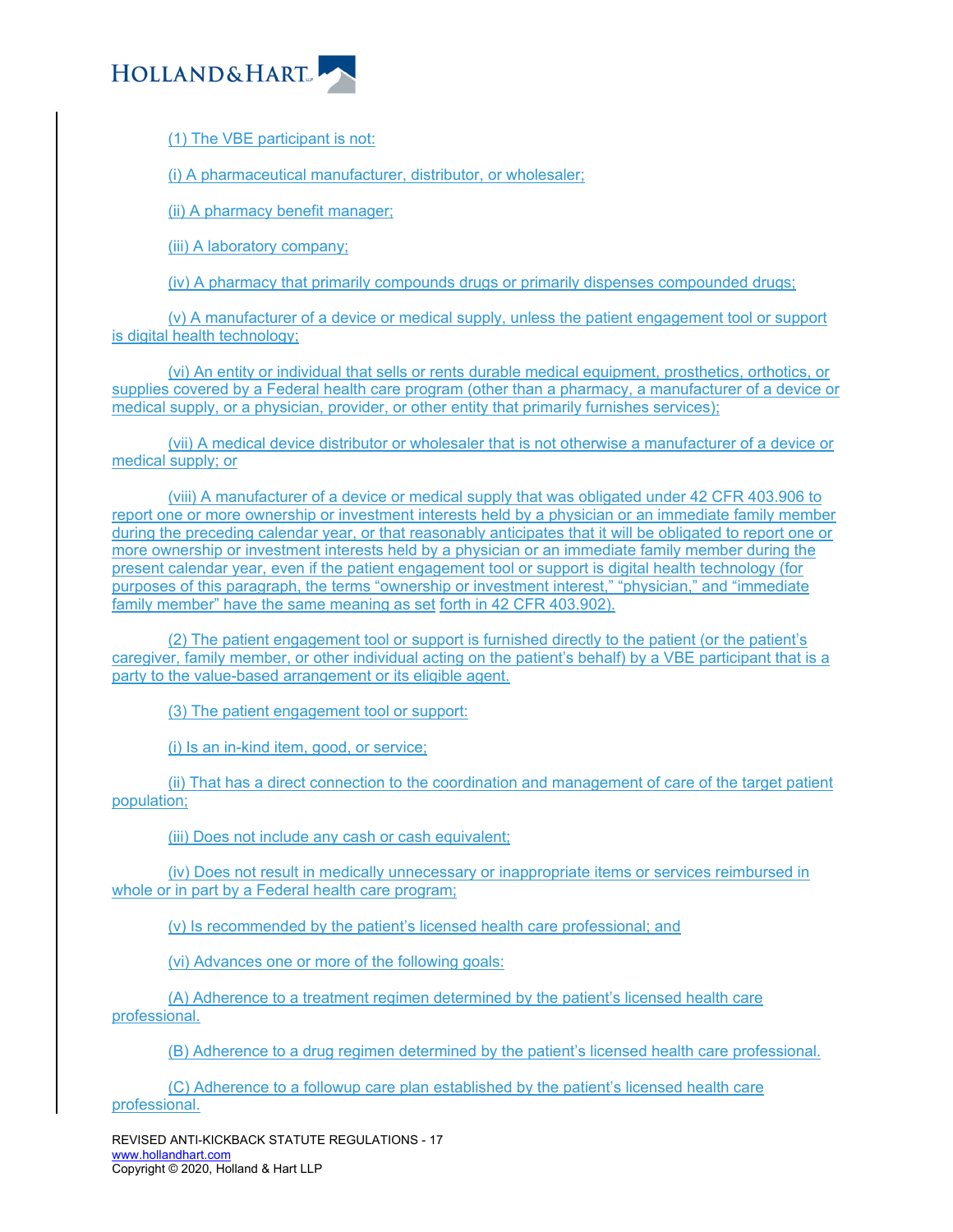

(D) Prevention or management of a disease or condition as directed by the patient's licensed health care professional.

(E) Ensure patient safety.

(4) The patient engagement tool or support is not funded or contributed by:

(i) A VBE participant that is not a party to the applicable value-based arrangement; or

(ii) An entity listed in paragraph (hh)(1) of this section.

(5) The aggregate retail value of patient engagement tools and supports furnished to a patient by a VBE participant on an annual basis does not exceed \$500. The monetary cap set forth in this paragraph (hh)(5) is adjusted each calendar year to the nearest whole dollar by the increase in the Consumer Price Index - Urban All Items (CPIU) for the 12-month period ending the preceding September 30. OIG will publish guidance after September 30 of each year reflecting the increase in the CPI-U for the 12-month period ending September 30 and the new monetary cap applicable for the following calendar year.

(6) The VBE participant or any eligible agent does not exchange or use the patient engagement tools or supports to market other reimbursable items or services or for patient recruitment purposes.

(7) For a period of at least 6 years, the VBE participant makes available to the Secretary, upon request, all materials and records sufficient to establish that the patient engagement tool or support was distributed in a manner that meets the conditions of this paragraph (hh).

(8) The availability of a tool or support is not determined in a manner that takes into account the type of insurance coverage of the patient.

(9) For purposes of this paragraph (hh), the following definitions apply:

(i) *Eligible agent* means any person or entity that is not identified in paragraphs (hh)(1)(i) through (viii) of this section as ineligible to furnish protected tools and supports under this paragraph.

(ii) *Coordination and management of care, target patient population, value-based arrangement, VBE, VBE participant, manufacturer of a device or medical supply,* and *digital health technology* shall have the meaning set forth in paragraph (ee) of this section.

(ii) *CMS-sponsored model arrangements* and *CMS-sponsored model patient incentives*.

(1) As used in section 1128B of the Act, "remuneration" does not include an exchange of anything of value between or among CMS-sponsored model parties under a CMS-sponsored model arrangement for which CMS has determined that this safe harbor is available if all of the following conditions are met:

(i) The CMS-sponsored model parties reasonably determine that the CMS-sponsored model arrangement will advance one or more goals of the CMS-sponsored model;

(ii) The exchange of value does not induce CMS-sponsored model parties or other providers or suppliers to furnish medically unnecessary items or services, or reduce or limit medically necessary items or services furnished to any patient;

(iii) The CMS-sponsored model parties do not offer, pay, solicit, or receive remuneration in return for, or to induce or reward, any Federal health care program referrals or other Federal health care program business generated outside of the CMS-sponsored model;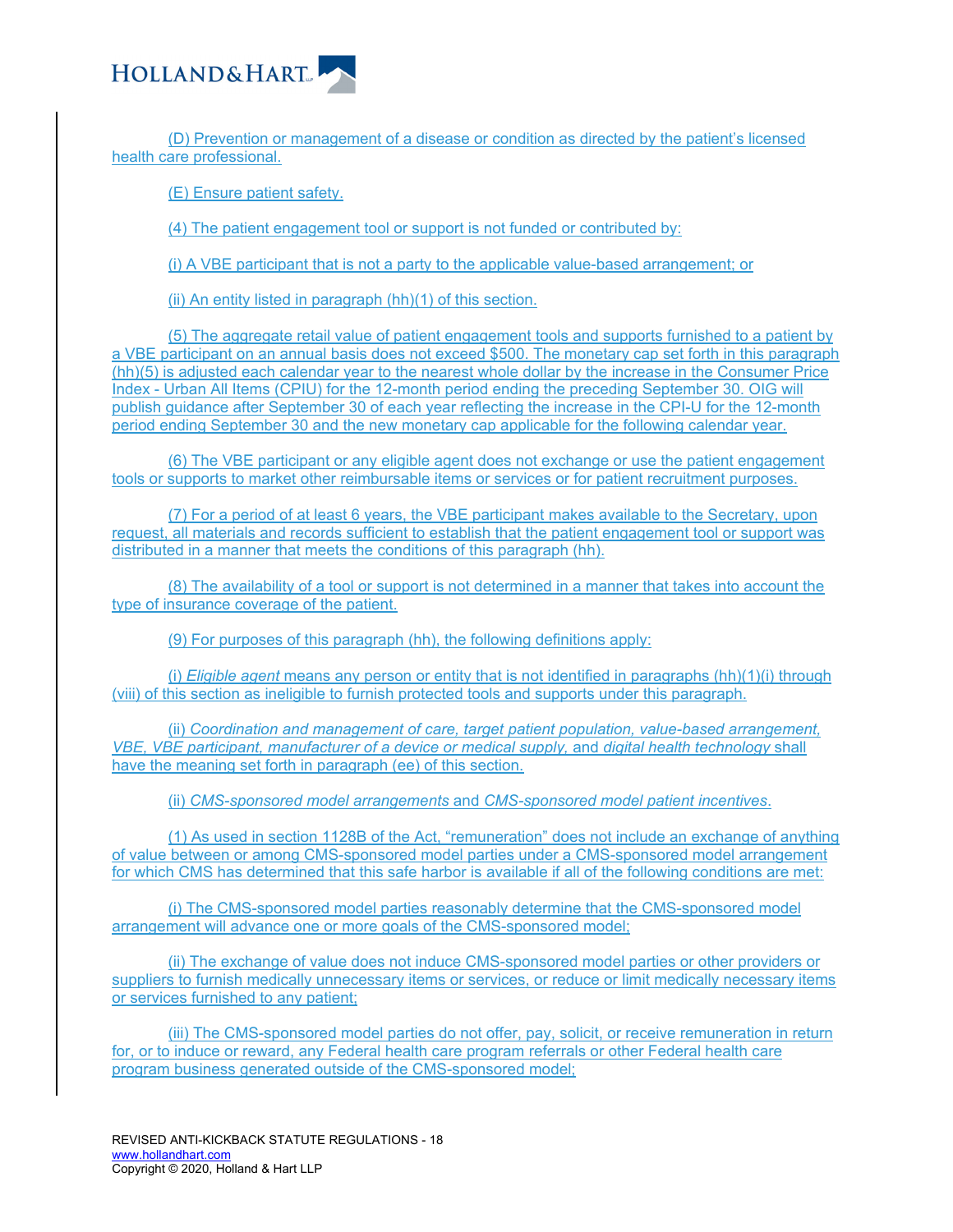

(iv) The CMS-sponsored model parties in advance of or contemporaneous with the commencement of the CMS-sponsored model arrangement set forth the terms of the CMS-sponsored model arrangement in a signed writing. The writing must specify at a minimum the activities to be undertaken by the CMS-sponsored model parties and the nature of the remuneration to be exchanged under the CMS-sponsored model arrangement;

(v) The parties to the CMS-sponsored model arrangement make available to the Secretary, upon request, all materials and records sufficient to establish whether the remuneration was exchanged in a manner that meets the conditions of this safe harbor; and

(vi) The CMS-sponsored model parties satisfy such programmatic requirements as may be imposed by CMS in connection with the use of this safe harbor.

(2) As used in section 1128B of the Act, "remuneration" does not include a CMS-sponsored model patient incentive for which CMS has determined that this safe harbor is available if all of the following conditions are met:

(i) The CMS-sponsored model participant reasonably determines that the CMS-sponsored model patient incentive will advance one or more goals of the CMS-sponsored model;

(ii) The CMS-sponsored model patient incentive has a direct connection to the patient's health care unless the participation documentation expressly specifies a different standard;

(iii) The CMS-sponsored model patient incentive is furnished by a CMS-sponsored model participant (or by an agent of the CMS-sponsored model participant under the CMS-sponsored model participant's direction and control), unless otherwise specified by the participation documentation;

(iv) The CMS-sponsored model participant makes available to the Secretary, upon request, all materials and records sufficient to establish whether the CMS-sponsored model patient incentive was distributed in a manner that meets the conditions of this safe harbor; and

(v) The CMS-sponsored model patient incentive is furnished consistent with the CMS-sponsored model and satisfies such programmatic requirements as may be imposed by CMS in connection with the use of this safe harbor.

(3) For purposes of this paragraph (ii), the following definitions apply:

(i) *CMS-sponsored model* means:

(A) A model being tested under section 1115A(b) of the Act or a model expanded under section 1115A(c) of the Act; or

(B) The Medicare shared savings program under section 1899 of the Act.

(ii) *CMS-sponsored model arrangement* means a financial arrangement between or among CMSsponsored model parties to engage in activities under the CMS-sponsored model that is consistent with, and is not a type of arrangement prohibited by, the participation documentation.

(iii) *CMS-sponsored model participant* means an individual or entity that is subject to and is operating under participation documentation with CMS to participate in a CMS sponsored model.

(iv) *CMS-sponsored model party* means:

(A) A CMS-sponsored model participant; or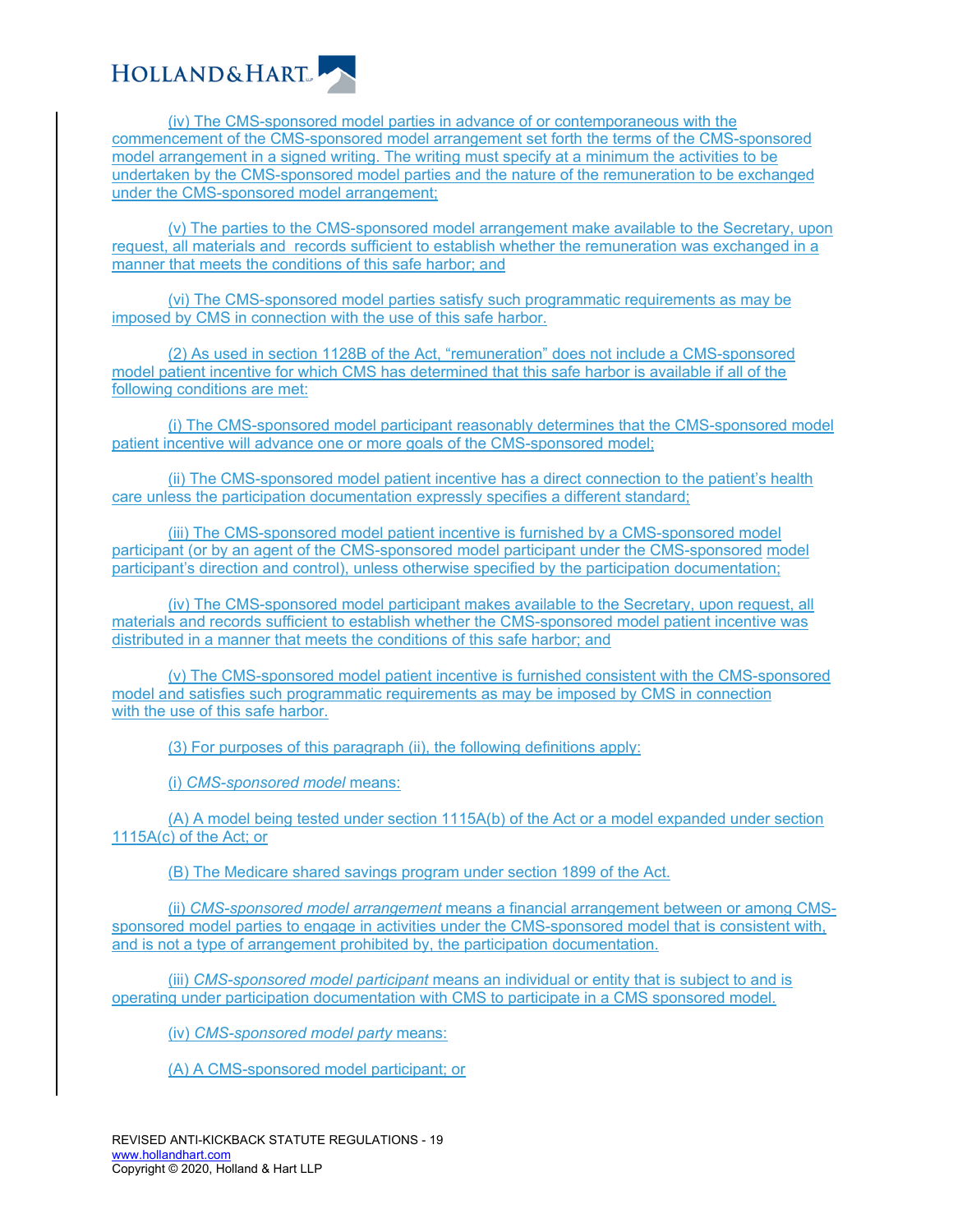

(B) Another individual or entity whom the participation documentation specifies may enter into a CMS-sponsored model arrangement.

(v) *CMS-sponsored model patient incentive* means remuneration not of a type prohibited by the participation documentation that is furnished to a patient under the terms of a CMS-sponsored model.

(vi) *Participation documentation* means the participation agreement, legal instrument setting forth the terms and conditions of a grant or cooperative agreement, regulations, or model-specific addendum to an existing contract with CMS that specifies the terms of a CMS-sponsored model.

(4) For purposes of remuneration that satisfies this paragraph (ii), the safe harbor protects:

(i) For a CMS-sponsored model governed by participation documentation other than the legal instrument setting forth the terms and conditions of a grant or a cooperative agreement, the exchange of remuneration between CMS-sponsored model parties that occurs on or after the first day on which services under the CMS-sponsored model begin and no later than 6 months after the final payment determination made by CMS under the model;

(ii) For a CMS-sponsored model governed by the legal instrument setting forth the terms and conditions of a grant or cooperative agreement, the exchange of remuneration between CMS sponsored model parties that occurs on or after the first day of the period of performance (as defined at 45 CFR 75.2) or such other date specified in the participation documentation and no later than 6 months after closeout occurs pursuant to 45 CFR 75.381; and

(iii) For a CMS-sponsored model patient incentive, an incentive given on or after the first day on which patient care services may be furnished under the CMS-sponsored model as specified by CMS in the participation documentation and no later than the last day on which patient care services may be furnished under the CMS-sponsored model, unless a different timeframe is established in the participation documentation. A patient may retain any incentives furnished in compliance with paragraph (ii)(2) of this section.

*(jj) Cybersecurity technology and related services.* As used in section 1128B of the Act, "remuneration" does not include nonmonetary remuneration (consisting of cybersecurity technology and services) that is necessary and used predominantly to implement, maintain, or reestablish effective cybersecurity if all of the conditions in paragraphs (jj)(1) through (4) of this section are met.

(1) The donor does not:

(i) Directly take into account the volume or value of referrals or other business generated between the parties when determining the eligibility of a potential recipient for the technology or services, or the amount or nature of the technology or services to be donated; or (ii) Condition the donation of technology or services, or the amount or nature of the technology or services to be donated, on future referrals.

(2) Neither the recipient nor the recipient's practice (or any affiliated individual or entity) makes the receipt of technology or services, or the amount or nature of the technology or services, a condition of doing business with the donor.

(3) A general description of the technology and services being provided and the amount of the recipient's contribution, if any, are set forth in writing and signed by the parties.

(4) The donor does not shift the costs of the technology or services to any Federal health care program.

(5) For purposes of this paragraph (jj) the following definitions apply: